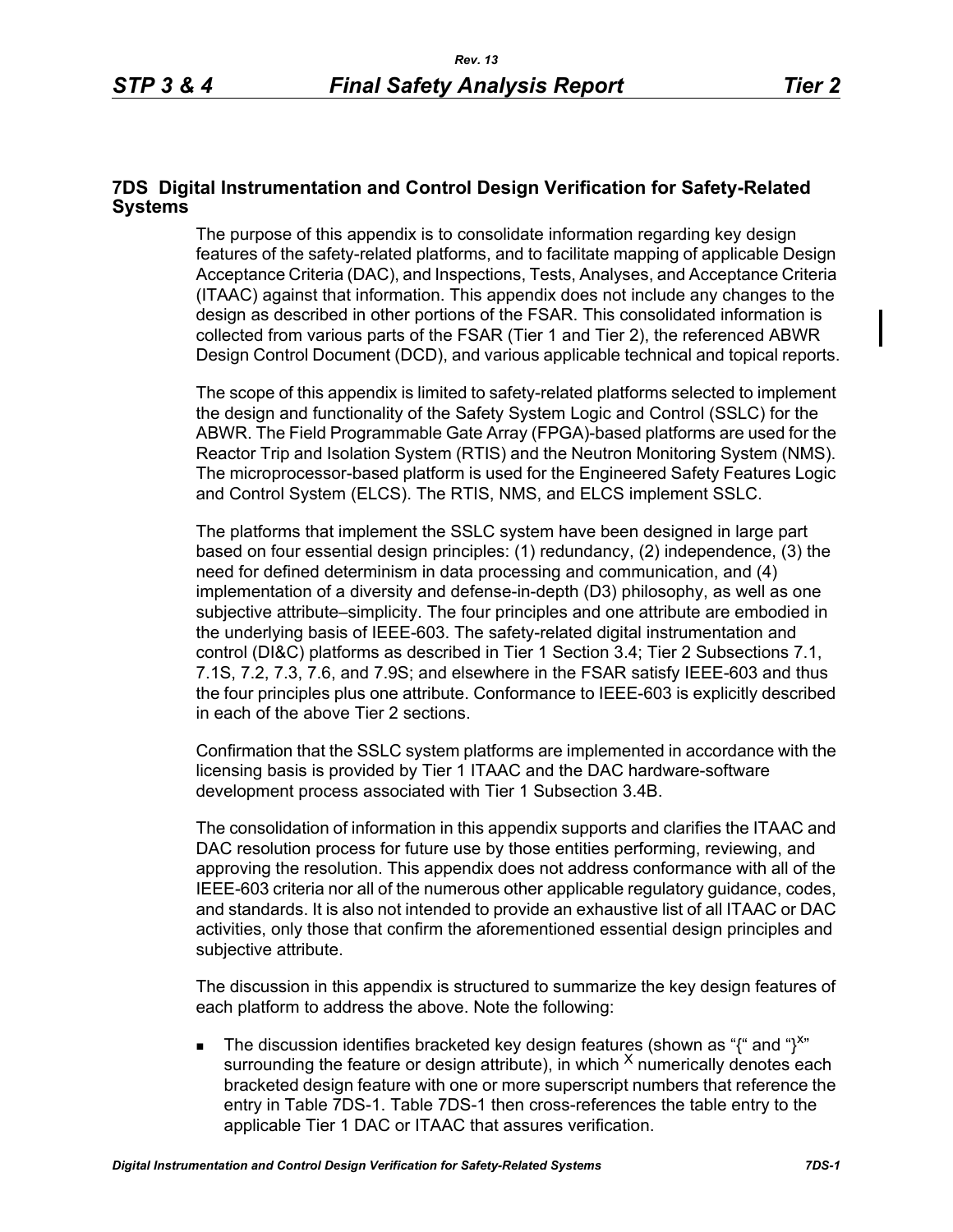- Some bracketed items identify analyses to be performed and a report to be generated. While these reports are applicable to that item, they represent only an example of the many technical reports and numerous documents prepared during design development.
- Subsection 14.3.3.4.1 notes that the DI&C ITAAC related to processes and programs are the Tier 1 Section 3.4B ITAAC (Tier 1 Table 3.4 Items 7 through 15). These ITAAC are the DI&C DAC. The identification of specific Tier 1 ITAAC herein is not all inclusive. Instead, it is focused on the DAC of Tier 1, Table 3.4 and the ITAAC of Tier 1, Table 3.4 and Tier 1, Tables 2.2.5, 2.2.7, 2.4.3, and 2.7.5. Table 7DS-1 provides the cross-references of DAC/ITAAC to the DI&C key design features or attributes.
- **The FPGA-based RTIS/NMS platform has inherent and distinct design differences** from the microprocessor-based ELCS platform. Therefore, the discussion of each is similar but not identical. In addition, much of the noted DAC/ITAAC are applicable to both platforms. However, when DAC/ITAAC is not applicable to a platform, it is identified as such in Table 7DS-1.
- Figures 7DS-1 through 7DS-4 illustrate features of the DI&C design. These figures are derived from Tier 1 Figures 2.2.7b and 3.4b and Tier 2 Figures 7.1-2, 7.2-8 through 7.2-10, 7.9S-1, 7C1, and various Chapter 21 drawings.

### **7DS.1 Reactor Trip and Isolation System (RTIS) and Safety-Related Neutron Monitoring System (NMS)**

# *7DS.1.1 Redundancy*

The RTIS and safety-related NMS implementation in the FPGA platform conforms to the Single Failure Criterion (Clause 5.1) of IEEE-603. To meet this criterion, the redundancy designed into each of these systems is discussed below.

# **7DS.1.1.1 Reactor Trip and Isolation System**

The RTIS implements the majority of the functions of the Reactor Protection System (RPS) and includes the Suppression Pool Temperature Monitor (SPTM) and the Main Steam Isolation Valve (MSIV) functions of the Leak Detection and Isolation System (LDS). {Four redundant, independent divisions of sensors provide input into the four redundant divisions of RTIS. Each division of RTIS includes modules that make up the Digital Trip Functions (DTFs). $\frac{1}{2}$ ,  $\frac{24}{26}$  Trip decisions from the DTFs are transmitted to each of the four redundant, independent divisions of modules that make up the Trip Logic Functions (TLFs) within RTIS. The signals are transmitted over dedicated, independent optical cables, which also provide electrical isolation. Each divisional TLF determines the trip state based on a two-out-of-four vote. Each divisional TLF sends its voted trip signal state and status information to separate and independent Output Logic Units (OLUs) within its division. The OLU distributes the automatic and manual trip outputs to the solenoid load drivers for reactor trip and MSIV closure.

To permit surveillance testing or maintenance, bypassing of any single division of sensors (i.e., those sensors whose status is part of a two-out-of-four logic) can be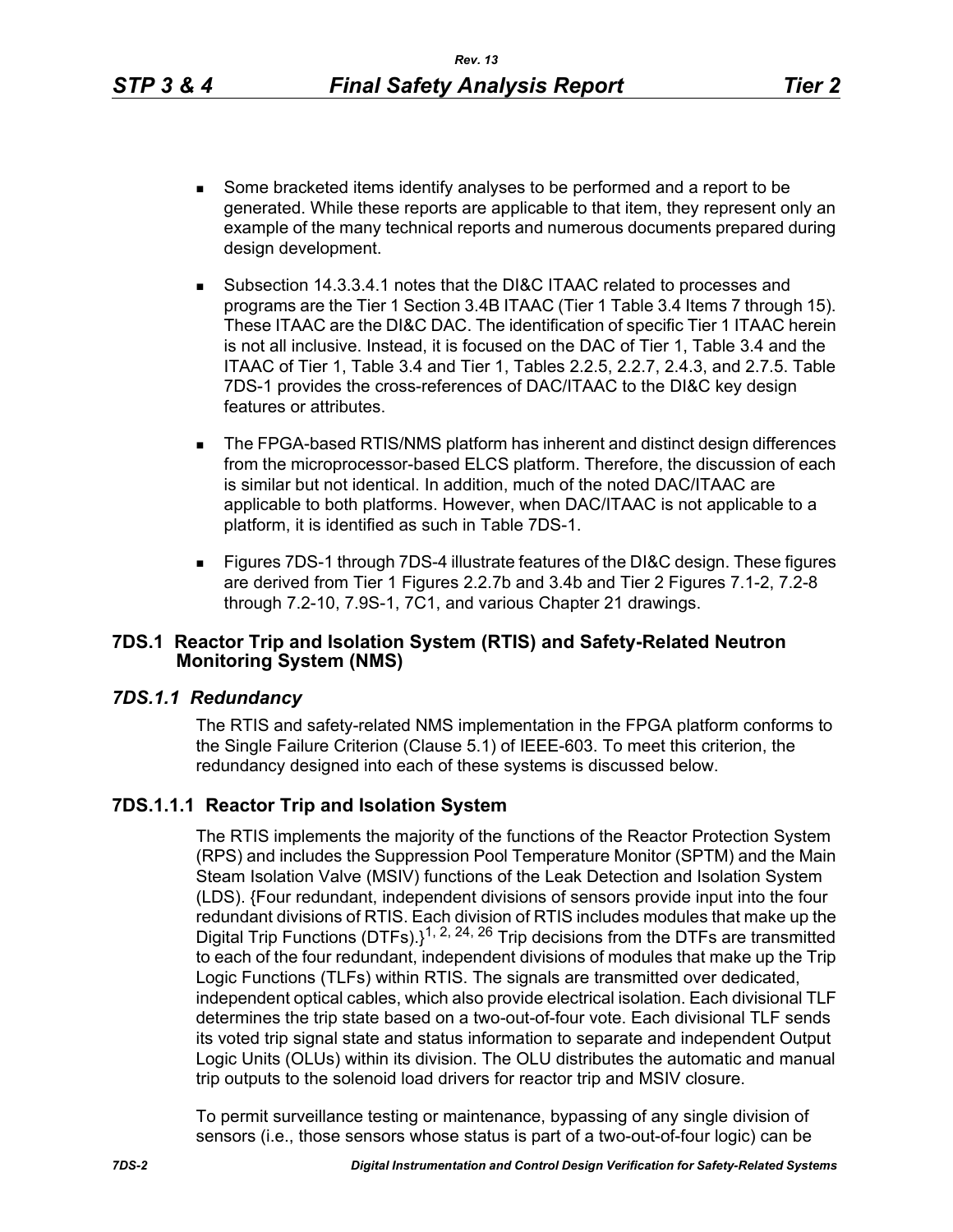accomplished by means of the manually operated bypass. {This Division-of-Sensors Bypass bypasses the divisional DTF and leaves the DTF's output in a non-tripped state. The Division-of-Sensors Bypass is designed to allow only one division to be bypassed at a time. When such bypass is made, all four divisions of two-out-of-four voting logic become two-out-of-three voting logic, a credible failure can occur, and RTIS can still meet the IEEE-603 Single Failure Criterion (Clause 5.1). $\}^4$ 

Bypassing a division of trip logic (i.e., taking a logic channel out of service) can be accomplished by means of the Trip-Logic-Output Bypass. When a Trip-Logic-Output Bypass is in effect, the TLF trip output in the bypassed division is inhibited from affecting the output load drivers, maintaining that division's load drivers in an energized state. {Only one divisional TLF can be bypassed by the Trip-Logic-Output Bypass. The two-out-of-four voting logic arrangement of output load drivers for the RPS and MSIV functions effectively becomes two-out-of-three voting logic, a credible failure can occur, and RTIS can still meet the IEEE-603 Single Failure Criterion (Clause 5.1). $\}^4$ 

A high level block diagram of the RTIS is shown on Figure 7.1-2.

#### **7DS.1.1.2 Safety-Related Neutron Monitoring System**

The safety-related portion of the NMS consists of the Startup Range Neutron Monitor (SRNM), the Local Power Range Monitor (LPRM), and the Average Power Range Monitor (APRM). The Oscillation Power Range Monitor (OPRM) is a functional subsystem of the APRM.

{At low reactor power levels, the SRNM provides all monitoring of neutron flux. Ten SRNM channels are arranged into four divisions such that each of the four RPS divisions receives all of the SRNM input signals from each of the four redundant SRNM divisions. Failure of a single SRNM channel, once bypassed, will not cause a trip to the RPS. Failure of a single SRNM channel will not prevent proper operation of the remaining trip channels in performing their safety functions and satisfying the IEEE-603 Single Failure Criterion (Clause 5.1).}20, 22, 23

{For power range neutron flux monitoring, the LPRMs provide data to the APRM and OPRM. LPRM, APRM, and OPRM are provided in each of the four divisions. The LPRM detector sensors are divided into four redundant groups, each group providing local power range signals to its assigned divisional average power range monitor. $3^{20}$ Each LPRM detector can be individually bypassed, with a minimum required number of LPRMs in each division. {Each LPRM detector assembly contains four LPRM detectors. Each LPRM detector assembly provides one LPRM input to each of the four independent and redundant APRM and OPRM channels in the same division. LPRM detectors are mapped to divisions to ensure that each APRM and OPRM channel has a representative view of the reactor core. $3^{20}$ 

{There are four redundant, independent channels of APRM, with each channel providing a trip signal to each of the four RPS divisions. Any two of the four APRM channels that indicate an abnormal condition will initiate a reactor scram through the RPS two-out-of-four logic. The redundancy criteria are met so that in the event of a single failure under permissible APRM channel bypass conditions, a scram signal will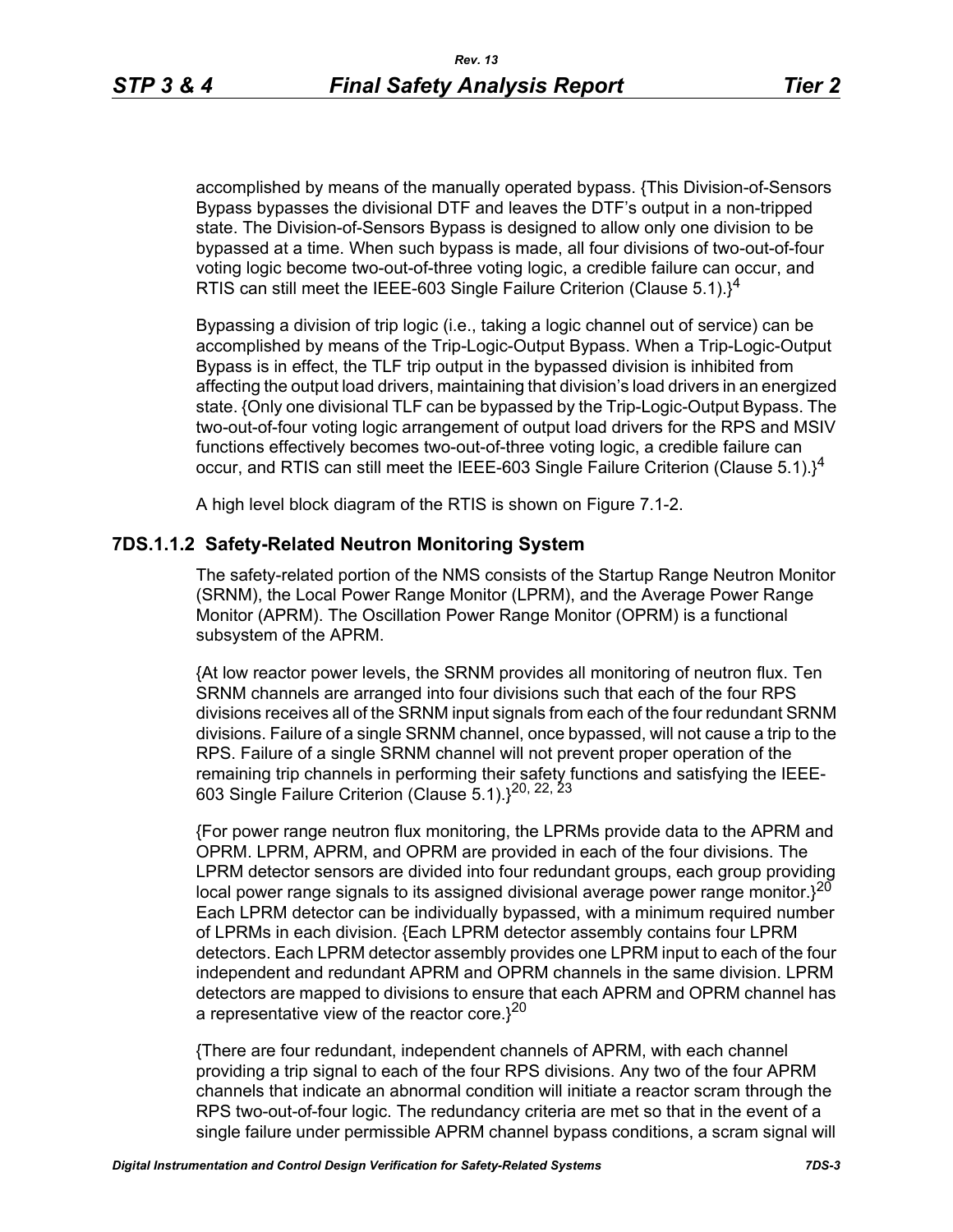still be generated in the RPS as required. Thus, the IEEE-603 Single Failure Criterion (Clause 5.1) is satisfied. $3^{20}$ 

{There are four independent and redundant channels of OPRM. The above APRM channel redundancy condition also applies to OPRM channels. Bypassing a division of APRM bypasses the same division of OPRM. The OPRM trip outputs are separate from the APRM trips to RPS and use similar RPS two-out-of-four voting logic as the APRM, satisfying the IEEE-603 Single Failure Criterion (Clause 5.1). The arrangement and assignment of LPRMs provide core regional monitoring by redundant OPRM channels.<sup>}20</sup>

## **7DS.1.1.3 Power Supply Redundancy**

{Power supply redundancy of the RTIS and the safety-related portion of NMS is provided through four redundant, Class 1E, 120 VAC power sources. The power sources provide an uninterruptible supply of electrical power, one to each division. A loss of one power supply will neither inhibit protective action nor cause a scram, satisfying the IEEE-603 Single Failure Criterion (Clause  $5.1$ ).<sup>13, 21, 25</sup>

## **7DS.1.2 Independence**

Each division of RTIS and NMS can accomplish its safety function regardless of the operability or adverse impact of other redundant divisions or other systems. For RTIS and NMS, functional, physical, electrical, and communication independence exists between redundant safety-related divisions, between each safety-related division and other divisions in other safety-related systems, and between safety-related systems and nonsafety-related systems.

Data independence is exhibited in RTIS and NMS in that only votes to trip and status information are provided across divisional boundaries. The data link information is transmitted in packets with a fixed length, fixed content, and predefined format. Failures in the communication links do not adversely affect operation of the divisions receiving malformed, incorrect, or inappropriate data messages.

# **7DS.1.2.1 Physical and Electrical Independence**

{Each of the four divisions of safety-related NMS and RTIS are physically separated from the other redundant divisions. NMS and RTIS comply with the criteria set forth in IEEE-603, Clause 5.6, and follow the guidance of Regulatory Guide 1.75, which endorses IEEE-384. $3^{3, 21, 25}$  Class 1E circuits are identified and separated from redundant circuits and non-Class 1E circuits. Qualified electrical isolation devices are provided in the design when an interface exists between redundant Class 1E divisions and between non-Class 1E and Class 1E circuits. Independence and separation of safety-related systems are discussed in further detail in Subsection 8.3.3.6.2.

{Physical and electrical independence of the instrumentation devices of the system is provided by channel independence for sensors exposed to each process variable. Trip logic outputs are separated in the same manner as are the channels. Signals between redundant RPS divisions are electrically and physically isolated by Class 1E isolators,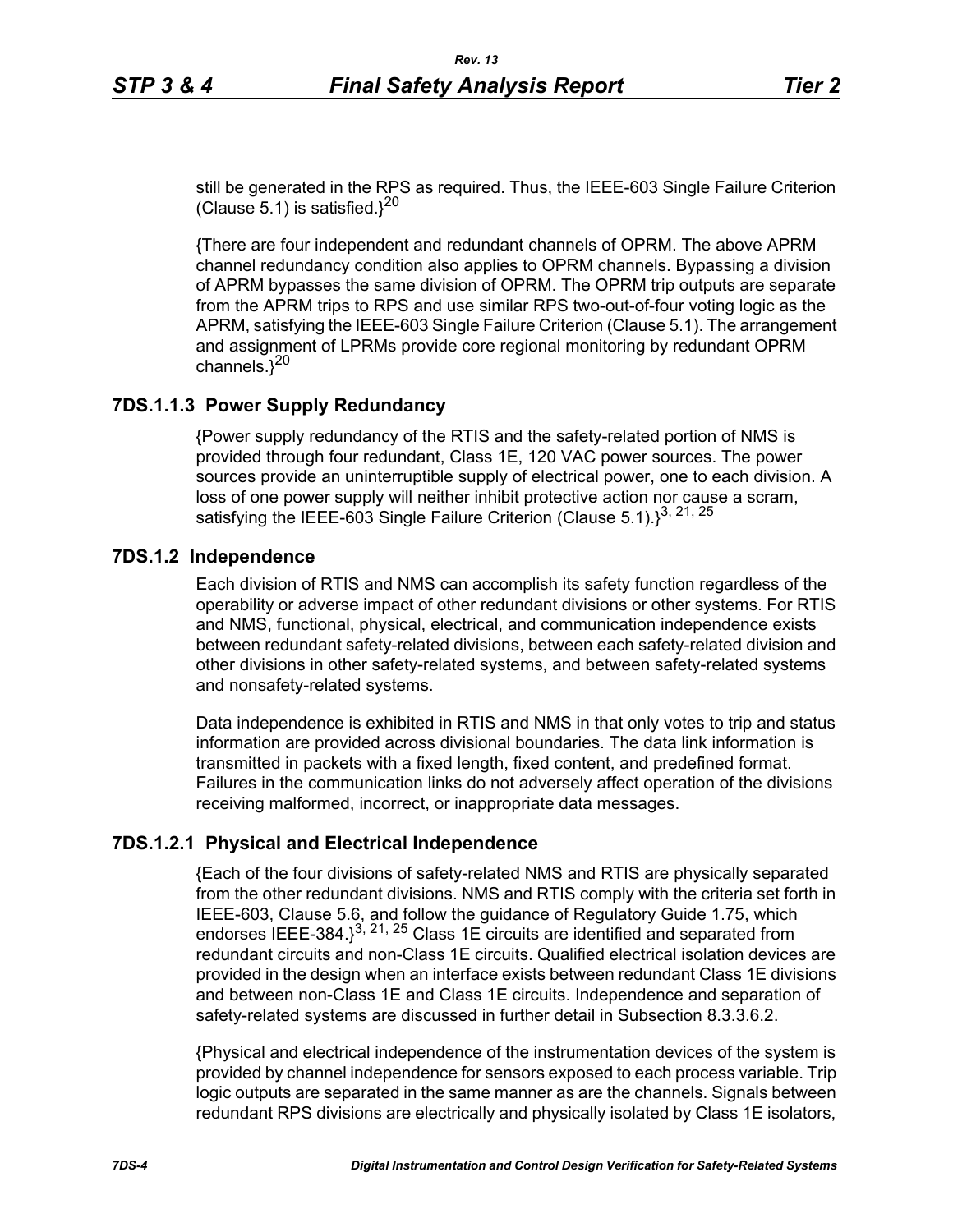including fiber optic cables. $3^3$  Figure 7DS-2 provides a high-level overview of the RTIS safety function communication between redundant divisions.

## **7DS.1.2.2 Communications Independence**

For the FPGA-based systems, the signals from the instrumentation are hardwired to the RTIS and NMS channels. The modules used to construct the RTIS and NMS systems communicate using dedicated communication links internal to the division. Each communication link has its own independent communications buffer.

The communication data links to be provided to systems external to the FPGA-based system use unidirectional fiber optic communication links from each division. The communication links provide only fixed data sets to the nonsafety-related systems, provide 1E to non-1E electrical and functional isolation, and offer no possibility of data transfer from the non-safety to safety equipment during normal operation. The NMS allows non-safety calibration data to be passed only to one division of NMS when that division is out of service as described in Subsection 7DS.1.2.2.2.

The FPGA-based system includes self-diagnostic functions that continuously verify proper FPGA and communications performance, and provide outputs used to alert the operator. If a failure is detected, the division is marked as inoperable (i.e., tripped). When two divisions are in a tripped state, the two-out-of-four voting logic will cause the safety action to occur (e.g., two tripped RPS divisions will scram the reactor). Selfdiagnostic functions are safety-related.

Each RTIS and safety-related NMS division has fiber optic communication links to the ELCS communication interface in the same division. The ELCS provides the information for display on the safety displays in the main control room. The links provide a qualified and isolated, point-to-point, single direction communication path to preserve independence between the originating RTIS/NMS division and ELCS.

Each RTIS and safety-related NMS division communicates data and status to the nonsafety-related Plant Information and Control System (PICS) through dedicated communication interfaces in each system's modules. {The communication interface for each division consists of unidirectional fiber optic communication links that broadcast fixed data sets from each safety division to the nonsafety-related PICS. The communication interface is designed to prevent any data transfer from the non-safety PICS to the originating safety related division. The fiber optic cable provides electrical isolation and the safety-related transmitter provides the functional isolation. $1^{17}$ 

No other capabilities exist for communication with external devices. Communications information specific to RTIS and NMS are discussed briefly below in the following subsections.

# **7DS.1.2.2.1 Reactor Trip and Isolation System**

RTIS includes the primary functions of RPS, and Main Steam Isolation Valve (MSIV) functions of the Leak Detection and Isolation (LDS) subsystem. Each system or subsystem consists of four redundant divisions. A high level block diagram of one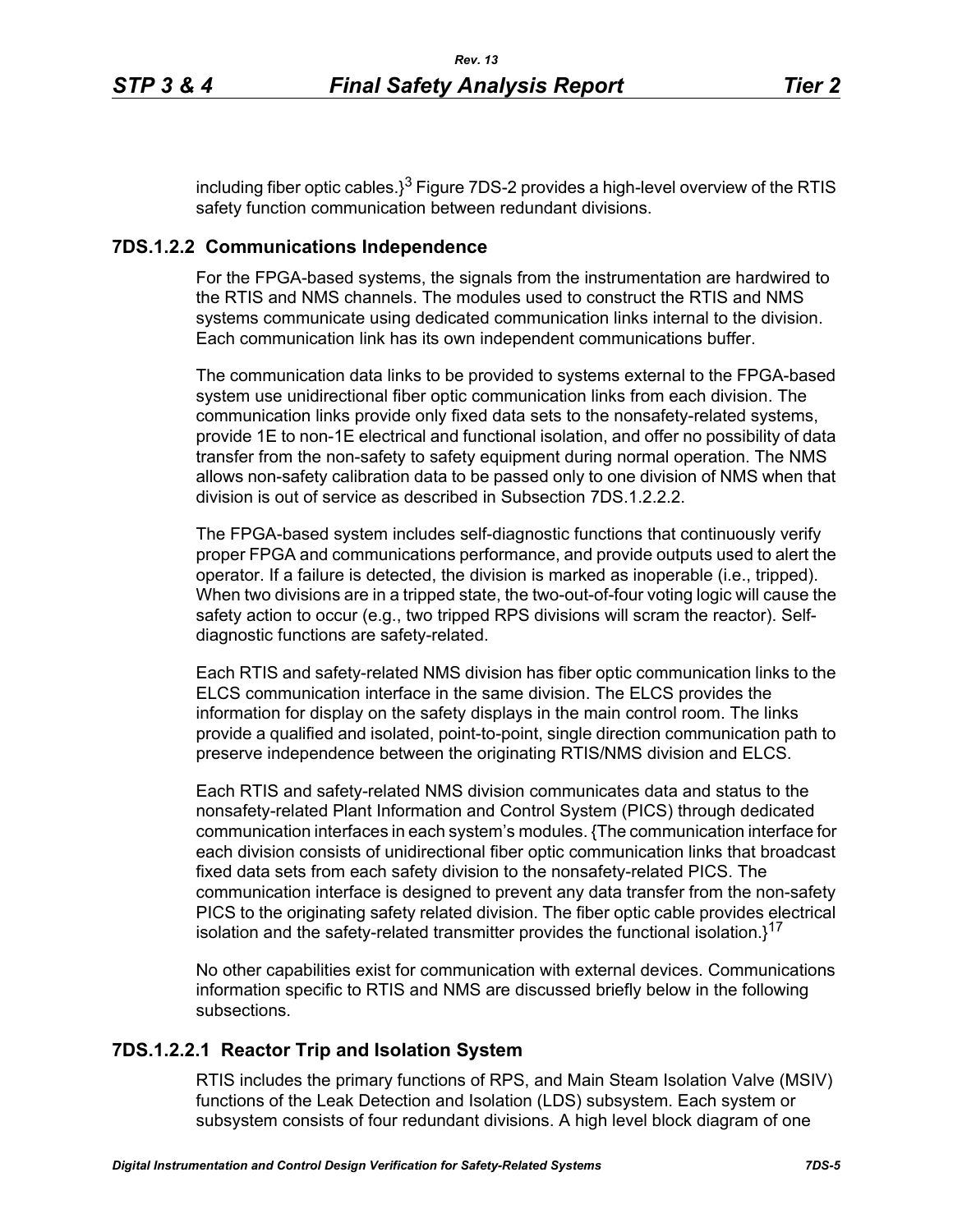division of the RTIS data communication interfaces is shown in Figure 7.9S-1. Figure 7DS-1 provides a diagram of one RTIS division of trip logic.

{The RPS and MSIV functions are implemented in the four redundant divisions of RTIS. Sensor signals are hardwired to the DTF inputs for each division. Each division's DTF determines the trip status for each signal. The DTF communicates its division's trip status information to the TLF by fiber optic communication links. Because individual divisional trip determinations must be shared between divisions to support two-out-offour voting logic for divisional trip outputs, the DTF also communicates its trip status information to the other three divisional TLFs by means of isolated fiber optic communication links. The links provide a qualified and isolated, point-to-point, single direction communication path between divisions to preserve divisional independence.}<sup>15, 24</sup>

{Data communicated between RTIS divisions for use in two-out-of-four voting has their own independent communication buffer in the receiving division's TLF for each set of incoming data. Only discrete (vote to trip only) information is transmitted across division boundaries in fixed format, fixed length, and pre-defined messages. This preserves data independence between divisions in accordance with IEEE-603 Clause  $5.6.$ <sup>7</sup>

The TLF in each division determines the system-level actuation of RPS and MSIV safety functions utilizing two-out-four voting logic. In each division, the TLF communicates trip status information to the OLU by unidirectional fiber optic communication links. The OLU in each division communicates with the Load Drivers that initiate the safety function. {The RPS Load Drivers are hardwired to its scram solenoid valves, and the MSIV Load Drivers are hardwired to its MSIV solenoid valves. $3^{24, 26}$ 

# **7DS.1.2.2.2 Safety-Related Neutron Monitoring System**

The safety-related NMS consists of LPRM, APRM, and SRNM subsystems, and OPRM, which is a functional subsystem of the APRM. Each subsystem consists of four redundant divisions. There is no communication between redundant divisions in the safety-related NMS. All trip voting is performed in RTIS. A high-level block diagram of one division of the NMS data communication interfaces is shown in Figure 7.9S-1.

The LPRM monitors neutron flux in the power range. {For each of the four NMS divisions, the LPRMs monitor neutron flux levels from the hardwired LPRM detector inputs. $1^{20}$  Each division has 52 LPRM detectors and LPRM modules that provide data to the APRM and OPRM in each division. {The LPRM modules in one division communicate internally with the APRM in that division over unidirectional fiber optic communication links, providing fixed data sets of LPRM information.}<sup>15, 20</sup>

For each of the four NMS divisions, the APRM uses the divisional LPRM detectors and a divisional core plate differential pressure input. {When an APRM division detects a trip condition, it provides a hardwired, discrete (vote to trip only) signal to all divisions of the RTIS TLF. The hardwired signals are electrically isolated. $3^{20}$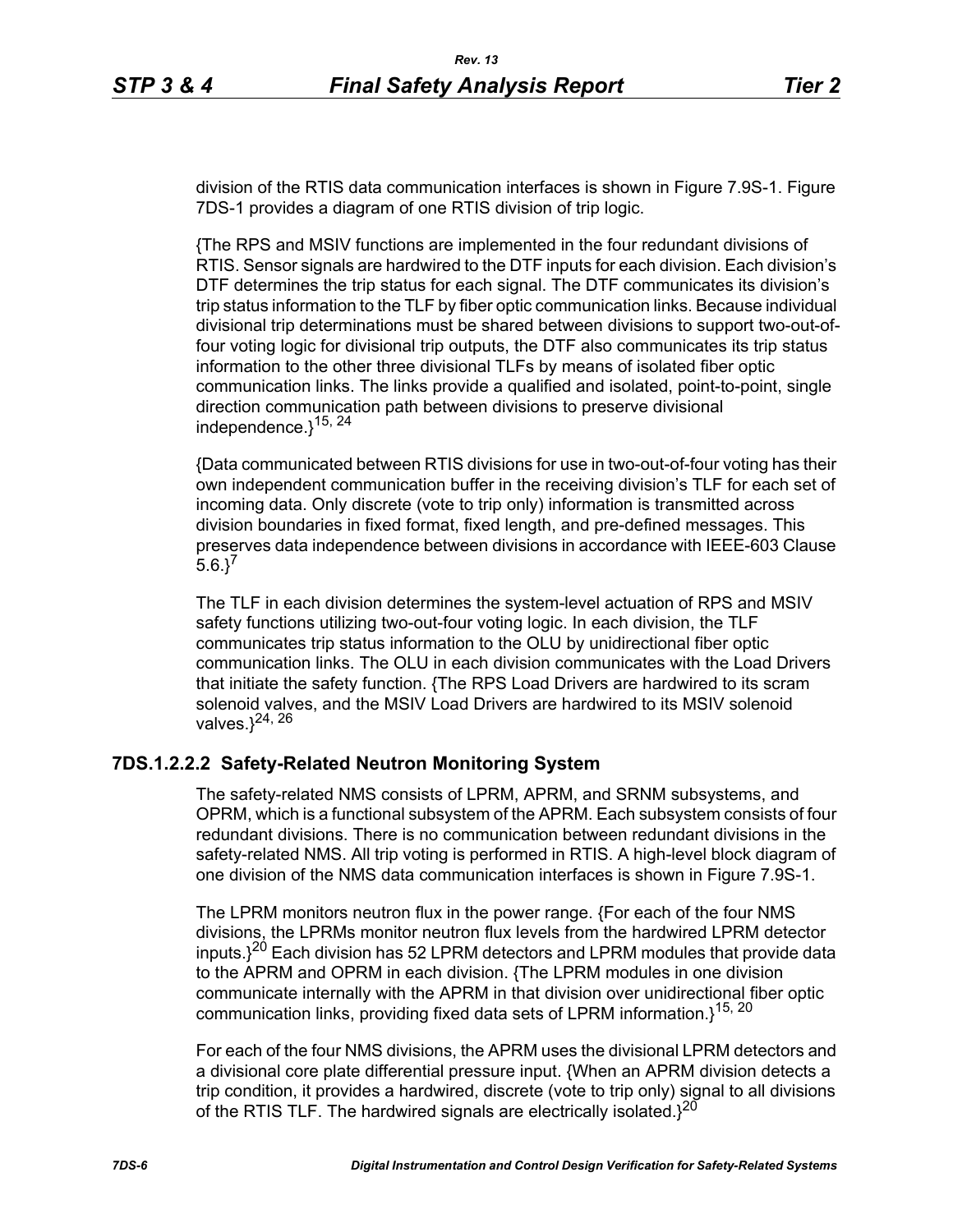For each of the four NMS divisions, the divisional OPRM receives local power level data from the divisional LPRMs and core flow and average power level data from the same divisional APRMs over unidirectional fiber optic communication links. {The four divisions of the OPRM trip protection algorithm independently detect thermal hydraulic instability and provide hardwired, discrete (vote to trip only) signals for the RTIS's OPRM voter logic. $3^{20}$ 

The divisional SRNM monitors neutron flux while in the start-up range. {Each SRNM receives input from a hardwired detector.}20 SRNM detectors are distributed throughout the reactor core and assigned to four divisions. {Each SRNM detects high neutron flux or a short period condition and provides a hardwired, discrete (vote to trip only) signal to all division of the RTIS TLFs for reactor trip determination. $3^{20}$ 

The NMS also includes an off-line capability to transfer calibration data from PICS to NMS. When NMS is online and not bypassed, data transfer to NMS from the nonsafety system is blocked by a key lock switch in each LPRM module. When calibration information is to be transferred from the nonsafety-related core monitor function of the PICS, the NMS division desired to receive the information must be bypassed by the control room operator, placed in an inoperative status, and the key lock switch on that NMS division must be enabled to request and allow the data transfer. Only a limited data set in a predefined format will be accepted by the NMS. Before the data can be used by the NMS, manual verification and acceptance of each data item at the NMS human-system interface is required. {No online data transmission from nonsafetyrelated systems to safety-related systems is permitted. $3^{17}$ 

The Multi-channel Rod Block Monitor (MRBM) is a nonsafety-related subsystem of NMS. {The APRM in each NMS division communicates to the MRBM subsystem with unidirectional fiber optic communication links that provide fixed data sets from each safety division to the nonsafety-related MRBMs.}<sup>15, 17</sup>

#### **7DS.1.3 Determinism**

The response time requirement for each NMS and RTIS safety-related function is determined by the Safety Analysis. The response time must be predictable and repeatable to be considered deterministic. The response time for all NMS and RTIS safety functions is deterministic. A description of the FPGA platforms that make the NMS and RTIS response deterministic is provided below.

The FPGA-based system designs use multiple FPGAs on some modules. To enhance testability and reduce undesirable circuit behavior, the basic architecture within each FPGA is a clocked sequential circuit, with periodic synchronizing registers within the FPGAs. Each FPGA only starts processing data when data is transferred into that FPGA, and sends data to the next FPGA or module when processing is complete. Thus, the functions in a given module execute in sequence that is inherently deterministic based on the clocked sequence. The first FPGA completes its function, and then provides data to the next FPGA. When that FPGA completes its function, it provides data to the next FPGA. In addition, when all signal processing FPGAs have finished passing data to the next, the signal processing watchdog timer on the module resets and restarts timing. The watchdog timer is hardware based and is diverse from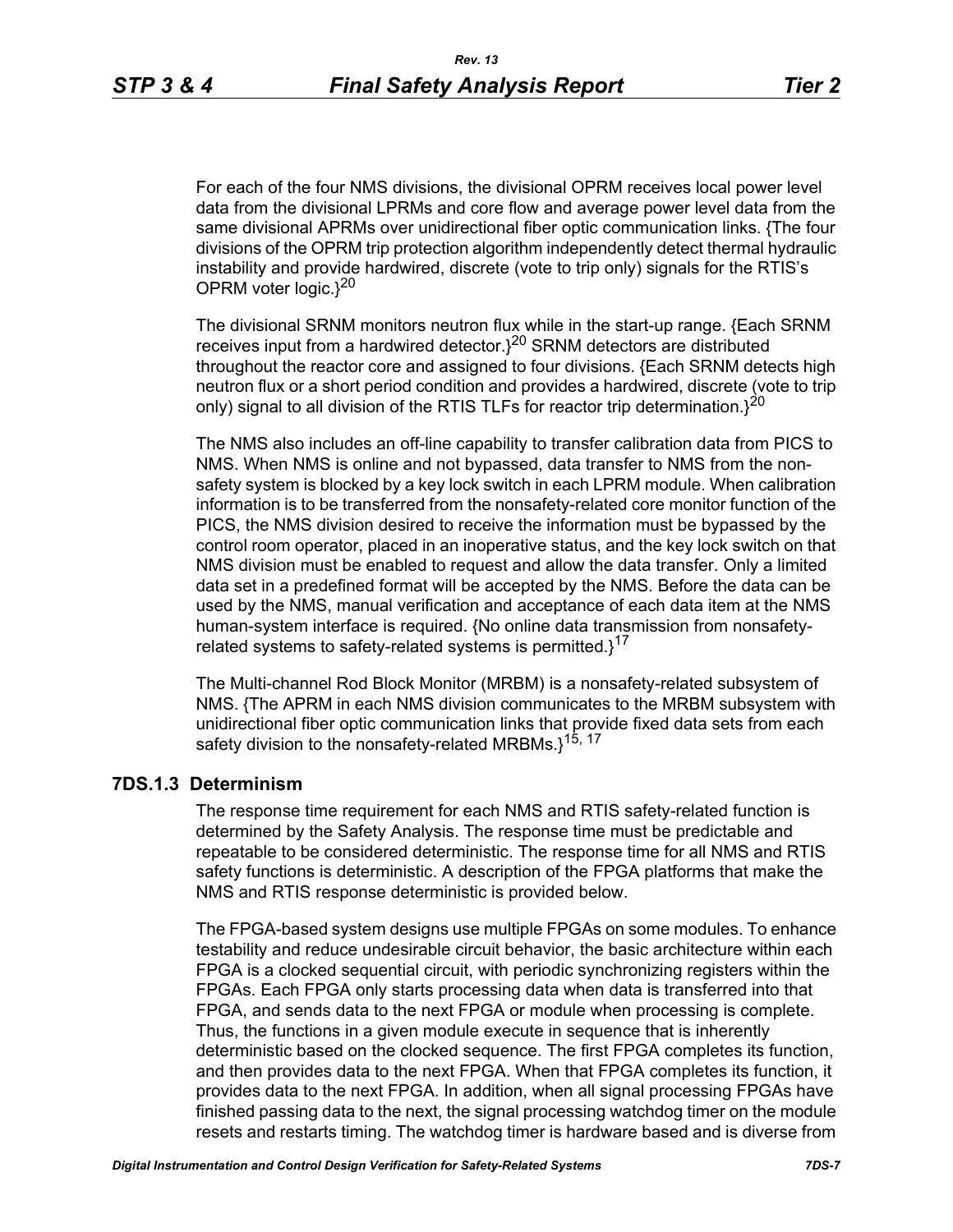the FPGA circuits on each module. {Failure of a signal processing FPGA to complete and pass data to the next FPGA will result in all subsequent FPGAs on that module failing to start. If this occurs in the FPGAs that implement the signal processing and thus the safety functions, the module is marked as failed, the watchdog timer times out, resulting in the tripped division, and an alarm is provided to the operator. Two tripped divisions will result in a reactor scram via the two-out-of-four voting arrangement. The watchdog timer on each module is designed to be fully testable. $i^7$ 

Because FPGAs are arrays of logic cells and registers, each cell connected in series adds defined delay to the logic circuit. {As a result, the logic within each FPGA is designed, verified, and validated to ensure operation within timing constraints under expected operating conditions. The clocked synchronous design is used within each FPGA to avoid timing errors and to ensure timing constraints are satisfied. For synchronous design, changes of state within the FPGA occur only at selected times, controlled by a timing signal. The logic within each FPGA is designed to ensure that the design provides adequate shaping on the inputs to the FPGA to providing sufficient slew on the signal edges. $3^8$ 

{To avoid timing errors within FPGAs, analysis and simulation are performed during the design process. This two-part process includes static timing analysis and dynamic timing simulation. Static timing analysis demonstrates that the setup and hold times on each path within the FPGA design are within predetermined parameters. Software tools used to perform the static timing analysis also are used to evaluate the propagation delay to each element in the code to confirm each timing path in the code is within predetermined paramaters. Also, a diverse set of dynamic simulation software tools are used to validate the design, using predetermined, accurate propagation delays, which are set based on the chosen cells and paths within the routed FPGA. These analyses provide data to the designer to verify that appropriate logic implementation has been achieved, eliminating any potential concerns regarding signal races, signal setup and hold times, and clock skew. A report is generated for implementation including safety analyses. $1^{10}$ 

{The communication protocols used in the FPGA platforms are deterministic because they are pre-defined, fixed length, fixed format, and generated at specific times in the FPGA logic execution. The communication links that perform safety functions include data and time out error checking to ensure determinism. All detected errors are alarmed. The communication protocols and logic in the communication receivers include self-diagnostics that will generate module failure signals upon detection of communication failures, alerting operators. $3^{7, 16, 18}$ 

In summary, the FPGA-based, safety-related NMS and RTIS are deterministic. The FPGA platform does not utilize any non-deterministic data communication, nondeterministic computation, interrupts, multitasking, dynamic scheduling, or event driven design. The logic design of the FPGA circuits is fixed and clocked. {The response times for the system elements, including architecture, communications (including timing and loading) and processing elements are tested to verify that the systems' performance characteristics are consistent with the safety requirements established in the design basis for these systems. The analyses are performed to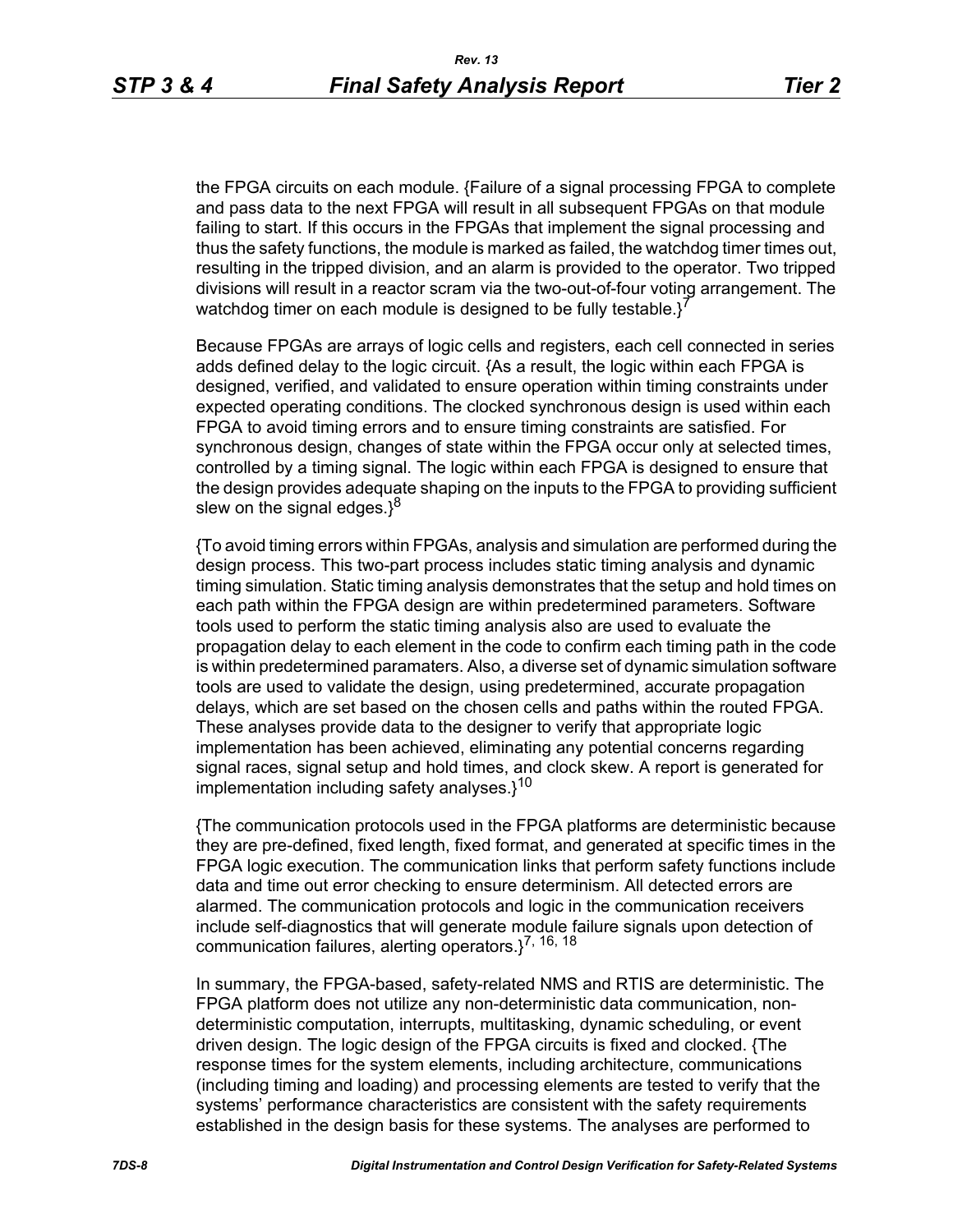satisfy the design timing requirements set forth in Clause 4.10 of IEEE-603. A report is generated to demonstrate the adequacy of the timing analysis. $3^{10}$ 

#### **7DS.1.4 Diversity**

The diverse SSLC protection systems allow the overall SSLC safety systems to provide protection against postulated software common cause failures (CCFs). The RTIS and NMS platforms satisfy all IEEE-603 requirements and are developed using a robust hardware/software development process that meets Tier 1 Section 3.4B and BTP 7-14.

The RTIS and NMS are diverse to the Engineered Safety Features (ESF) Logic and Control System (ELCS), which actuates the ESF actions. RTIS and NMS are implemented through FPGA-based platforms, which use configurable logic devices. The ELCS equipment uses microprocessor-based controllers where the logic is implemented in software. The RTIS and NMS are also diverse from the non-safety platforms used for the Nuclear Steam Supply System (NSSS) and Balance of Plant (BOP) control and display.

{The design includes features that enhance the diversity of RPS and MSIV closure functions, including a diverse system for mitigation of Anticipated Transient Without Scram (ATWS) events.

The defense-in-depth configuration for STP 3&4 includes fail-safe RPS systems and fail-as-is ESF systems in separate processing channels. BOP control systems are independent of RPS, NMS, and ELCS in separate communication functions using diverse hardware and software from the Essential Communication Functions  $(ECFs).$ <sup>14</sup>

The STP 3&4 diversity and defense-in-depth strategies are provided in more detail in Tier 1 Section 3.4C and Tier 2 Appendix 7C.

## **7DS.1.5 Simplicity**

The FPGA-based platform that implements safety-related NMS and RTIS is designed for simplicity. The systems have some analog circuits that process detector signals as inputs. The analog signals are converted to digital signals, and then processed by FPGA circuits. The FPGA circuits are constructed of discrete logic blocks that are similar to older, analog and discrete relay circuits in existing operating plants. The FPGA-based DI&C implements the required functionality in fixed gates with deterministic timing that cannot be changed after being programmed at the vendor facility. Priority modules are not necessary due to the simple, overall ABWR diversity strategy. Nonsafety-related equipment is designed such that it cannot control or influence the operation of safety-related functions; nonsafety functions are not performed in the safety-related equipment, which simplifies the safety-related equipment by elimination of non-essential functionality. Data is transferred from each safety division over independent, unidirectional communication links to nonsafetyrelated equipment for several purposes, including diverse display of safety data, preserving data for historical purposes, and performing channel cross checks. This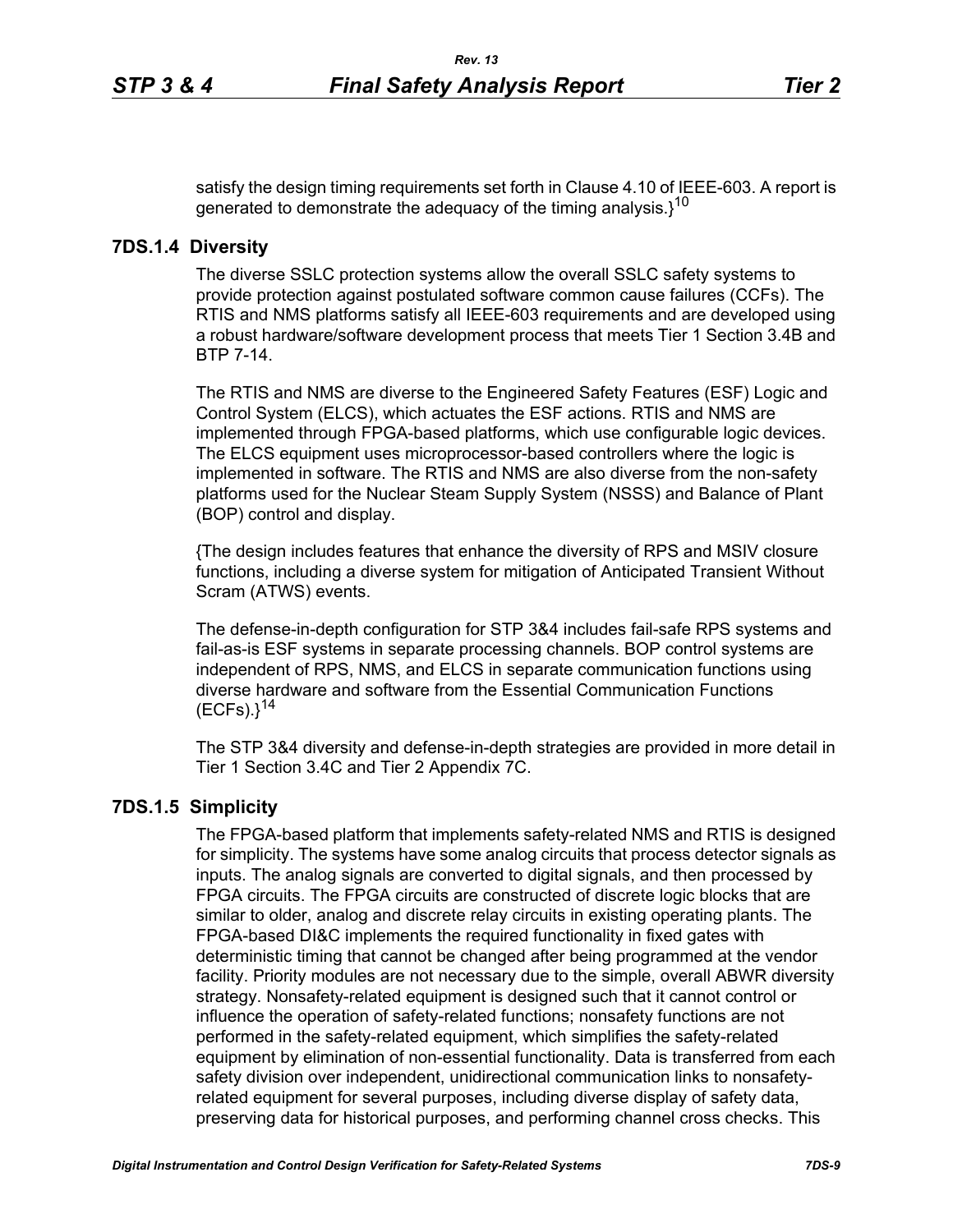transfer of data shifts these complex activities to the non-safety equipment, preserving simplicity in the safety systems. The only communication between divisions is to vote on two-out-of-four trip decisions in RTIS; NMS has no inter-division communication. Thus, the RTIS and NMS platform design satisfies the subjective attribute of simplicity.

## **7DS.2 Engineered Safety Features Logic and Control System (ELCS)**

#### **7DS.2.1 Redundancy**

{There are four divisions of sensor functions in ELCS that provide sensor input to the divisional Digital Trip Function (DTF). There are three divisions of system-level safety function initiation in the Safety Logic Function (SLF) and component control in the SLF Remote Digital Logic Controller (SLF RDLC). Divisions I, II, and III contain a DTF sensor division, SLFs for ESF system-level initiations, and SLF RDLCs for component control functions. Division IV contains a DTF sensor division only. $1^{1, 2}$ 

A Division of Sensors Bypass is provided for surveillance testing and maintenance. {The Division of Sensors Bypass provides independent bypass signals to each division of ELCS. The Division of Sensors Bypass is designed to allow only one division to be bypassed at a time. $3^4$ 

If one of the four divisions of sensors is bypassed, one divisional DTF is bypassed, and three redundant divisions of sensors remain operable. Because the system-level ESF initiation logic is two-out-of-three with a sensor division bypassed, ELCS can experience a credible single failure with a division of sensors bypassed and still meet the IEEE-603 Single Failure Criterion (Clause 5.1).

Each ESF safety function is assigned to a minimum of two divisions. Each of the division's system-level initiation and component level actuation is redundant in at least one other independent division. This assures that the ELCS complies with the IEEE-603 Single Failure Criterion (Clause 5.1).

{There are four 125 VDC redundant power sources, one for each division of ELCS. There are four redundant 120 VAC uninterruptible power sources, one for each division's safety Flat Panel Displays. Because the divisional power sources are independent, the power sources meet the IEEE-603 Single Failure Criterion (Clause 5.1). $3^3$ 

#### **7DS.2.2 Independence**

A division of ELCS will accomplish its safety functions regardless of the operation or failure of other safety divisions, or the operation or failure of non-safety systems. A high level block diagram of one division of the ELCS data communication interfaces is shown in Figure 7.9S-1. Figure 7DS-3 provides a diagram of one ELCS division of ESF safety function initiation and component actuation.

{There are four divisions of sensor functions in ELCS that provide sensor input to the divisional DTF. There are three divisions of system-level safety function initiation in the SLF and component control in the SLF RDLC. Divisions I, II, and III contain a DTF, SLFs for ESF system-level initiations, and SLF RDLCs for component control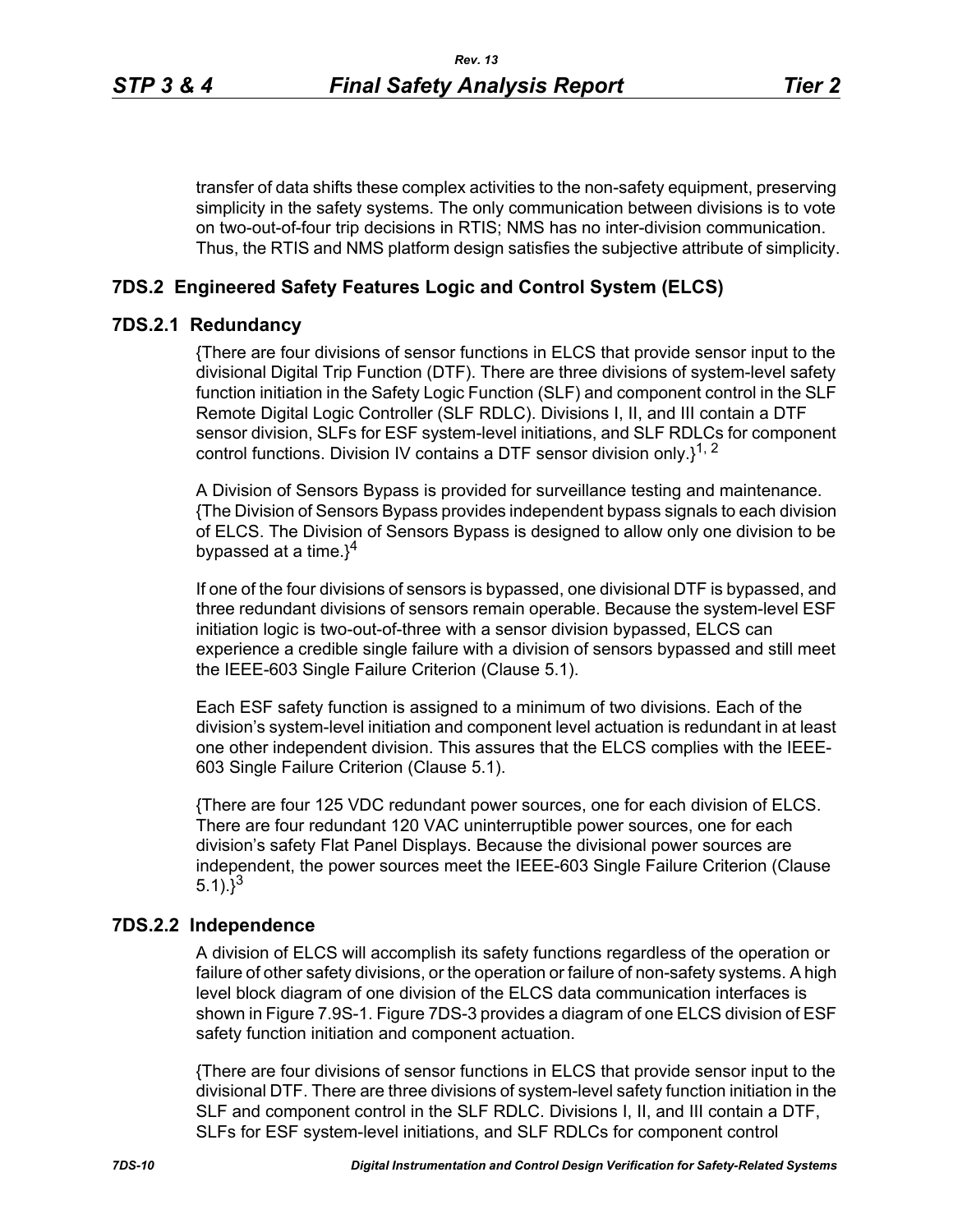functions. Division IV contains a DTF sensor division only. $1^{1, 2}$  {ELCS equipment is Class  $1E$ <sup>1</sup> {The ELCS software is safety-related and is developed in compliance with Tier 1 Section 3.4B and BTP 7-14 to conform to the requirements for service in a Class 1E application.  $\xi^{5, 8, 11, 12, 13}$  The ELCS description of Independence includes these topics:

- **Functional Independence**
- Physical Independence
- Electrical Independence
- Communications independence

These topics are discussed individually in the following subsections.

#### **7DS.2.2.1 Sensor DTF Division Functional Independence**

{Each division of ELCS has independent sensors. There are no shared sensors between divisions of DTFs. There is no communication between ELCS DTFs in independent divisions. This assures that the input data for each division is independent.}1, 3 ,15

Each ELCS sensor division operates asynchronously from the other divisions. Each sensor division performs its safety function independently from the other sensor divisions. {Each sensor division DTF independently transmits the ESF safety function initiation information as a discrete value (vote to initiate only) to the three divisions of system-level initiation logic and component control. $3^{3, 15}$ 

Each sensor division transmits the division's DTF initiation status over a unidirectional point-to-point serial data link. There is no interaction between the transmitting sensor division and the receiving division as described in Subsection 7DS.2.2.4.1.

{Where an external system needs direct sensor information from ELCS for display or recording, the ELCS analog or digital signal is isolated by a qualified isolation device before the signal enters the ELCS data acquisition equipment.  $1^{1, 3, 17}$  Thus, no failure in the external system can adversely affect the direct sensor information in ELCS.

{Each external discrete signal that is hard wired to a division of ELCS is isolated by a qualified isolation device to assure that the independence of the ELCS division is maintained. The qualified isolation device is Class 1E ELCS equipment.<sup>1, 3, 10, 15</sup>

#### **7DS.2.2.2 Physical Independence**

{Each of the four divisions of ELCS is physically separate from the other redundant  $\frac{1}{3}$  divisions.<sup>3</sup> The ELCS enclosures and equipment are seismically qualified to assure that a seismic design basis event cannot compromise the physical separation.

{All of the ELCS divisions are physically separated from the non-safety systems.}<sup>3</sup>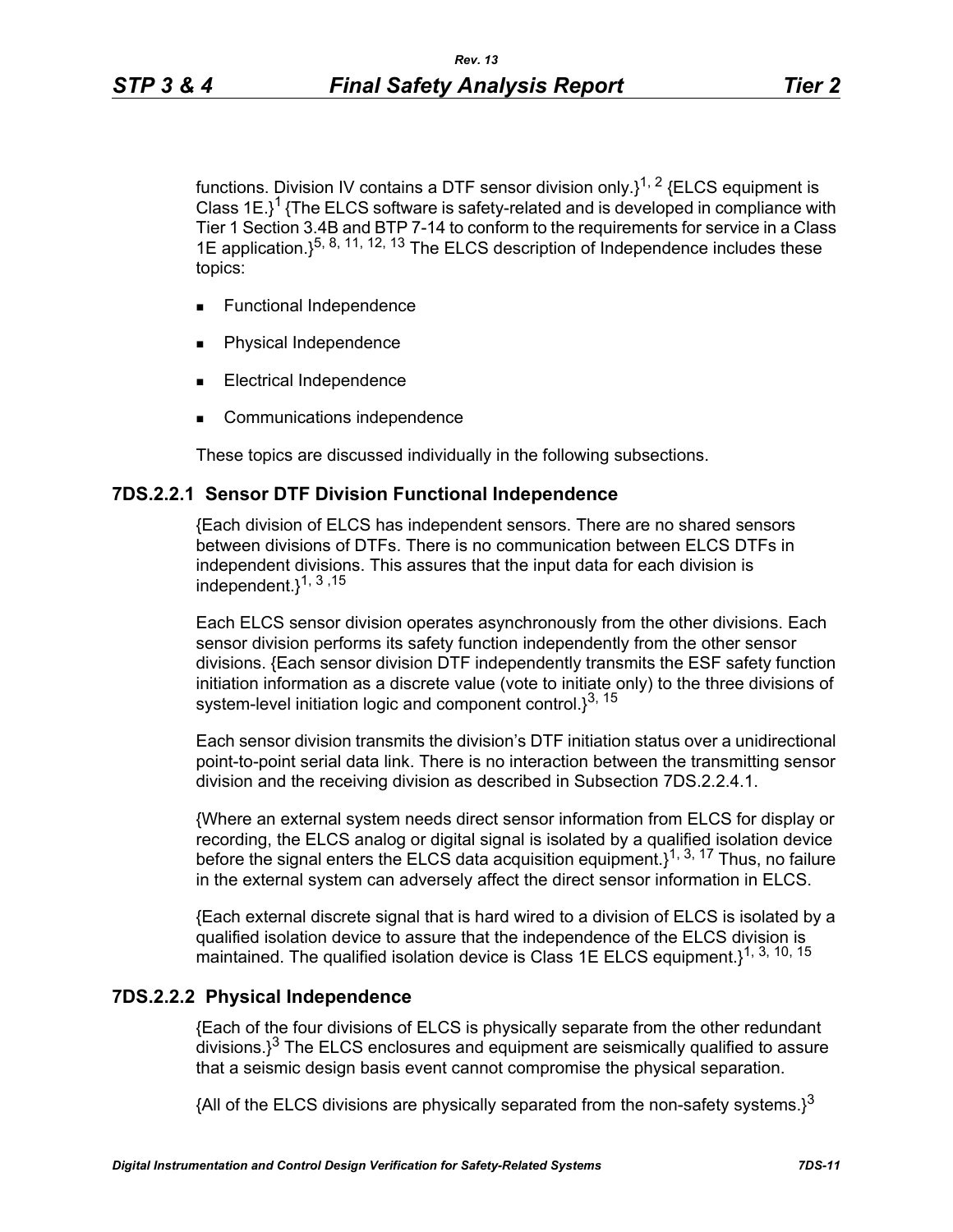# **7DS.2.2.3 Electrical Independence**

## **7DS.2.2.3.1 Independent Power Sources**

{Each redundant division is powered by separate independent divisional power sources. Each division's sensors, DTF, SLFs, and SLF RDLCs receive their power from a separate and independent divisional Class 1E 125 VDC power source. $3^{3, 19}$ {The ELCS safety Flat Panel Displays in each division is powered from a separate and independent divisional source, which is the 120 VAC uninterruptible Class 1E power supply.}<sup>19</sup>

{The ELCS power sources are independent and separate from the non-safety power sources. $3^{3, 19}$ 

## **7DS.2.2.3.2 Electrical Isolation**

{Each ELCS division is electrically isolated from the other redundant divisions.}<sup>3</sup> {Each DTF transmits the division's ESF safety function initiation status over a point-to-point fiber optic cable to each SLF in the three independent divisions. Because the communication is unidirectional, isolated, and buffered, from the DTF to the SLF, there is no possibility of interaction between the transmitting DTF and the receiving SLFs that would propagate an electrical fault or degrade the independence of the sending division from the receiving division.}<sup>1, 17</sup>

Each SLF transmits ESF safety function system-level initiation status to Remote Digital Logic Controllers (RDLCs) in the same division as the SLF over redundant, point-topoint, fiber optic, serial data links. Because the transmission is unidirectional, isolated, and buffered, there is no possibility of interaction between the transmitting SLF and the receiving SLF RDLCs. {Because the fiber optic link from the DTF RDLC is redundant, the communication can accommodate a single cable break or failure of a fiber optic modem and continue to function without interruption. $3^{18}$  The RDLC performs the component control logic and provides control commands to a Component Interface Module (CIM), which provides the resultant control signals to the electromechanical component. The CIM provides qualified isolation for the component feedback signals.

Figure 7DS-4 provides a high level overview of the ESF safety function communication between redundant divisions.

The Reactor Trip and Isolation System (RTIS) and the Neutron Monitoring System (NMS) provide serial, unidirectional communication interfaces to ELCS to provide the capability for ELCS to display RTIS and NMS information. Communication from RTIS and NMS to ELCS remains within the same electrical division. These communication interfaces utilize fiber optic isolation. ELCS provides communication buffering in the communication interface to the safety Flat Panel Displays.

 ${Each ELCS}$  division is electrically isolated from the non-safety systems. $3^3$  {Each ELCS division has a single unidirectional, fiber optically isolated communication link to the non-safety system. Both the communication protocol and the transmission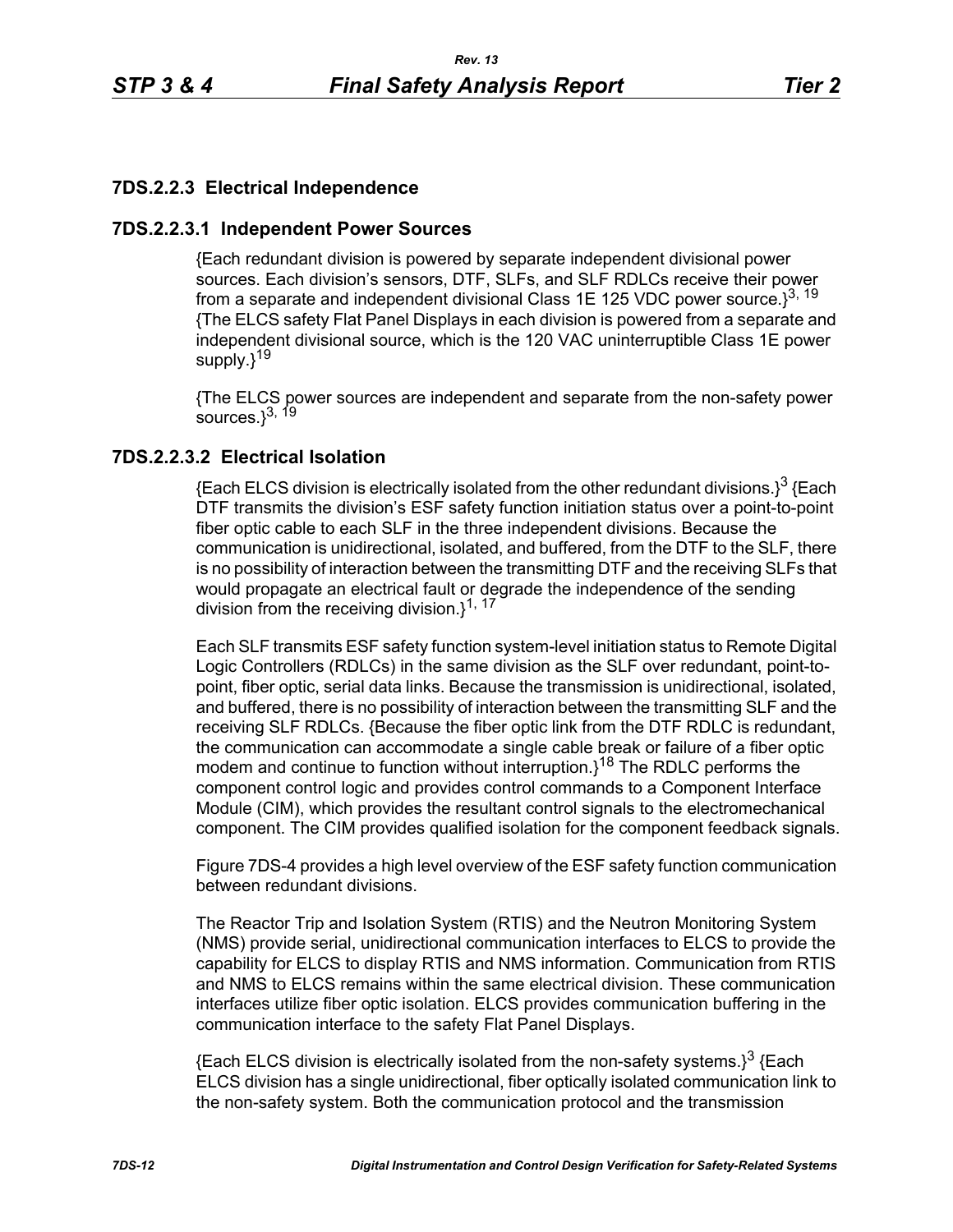interface are designed such that it is not possible for the non-safety system to send data to ELCS over this communication link. $1^{17}$ 

{Each external discrete signal that is hard wired to a division of ELCS is isolated by a qualified isolation device to assure that the independence of the ELCS division is maintained. The qualified isolation device is Class 1E ELCS equipment.}<sup>1, 3, 10, 15</sup>

These measures assure the electrical isolation and independence of each ELCS division.

### **7DS.2.2.4 Communications Independence**

There are three types of data communication utilized for ELCS. These types are:

- Unidirectional serial point-to-point fiber optic data link
- $\blacksquare$  Intra-division network
- Safety to Non-safety

### **7DS.2.2.4.1 Unidirectional Serial Point-to-Point Fiber Optic Isolated Data Links**

{The unidirectional serial point-to-point fiber optic isolated data link utilizes a deterministic protocol. $i^{16}$  Each transmission is unidirectional from the transmitting controller to the receiving controller. The communications occur in a predictable, cyclic sequence. The communication is buffered by the communication processor, which is separate from the application processor on both the sending and receiving end of the communication process. {The unidirectional nature of the communication process in conjunction with the buffering of the communication from the application processor and the electrical isolation complies with the independence requirements of IEEE 7.4.3-  $2.3^{7, 19}$ 

This type of communication link is utilized to communicate automatic and manual ESF safety function information. The link is utilized to communicate ESF safety function information within a division including:

- $\Box$  DTF RDLC to DTF in the same division
- DTF to SLFs in the same division
- SLEs to RDLCs in the same division

This type of communication link, using separate communication equipment, is also used between divisions from a division's DTF to the SLFs in the other divisions.

{This assures that there are no communication interactions that would affect the independence of the divisions. $1^{19}$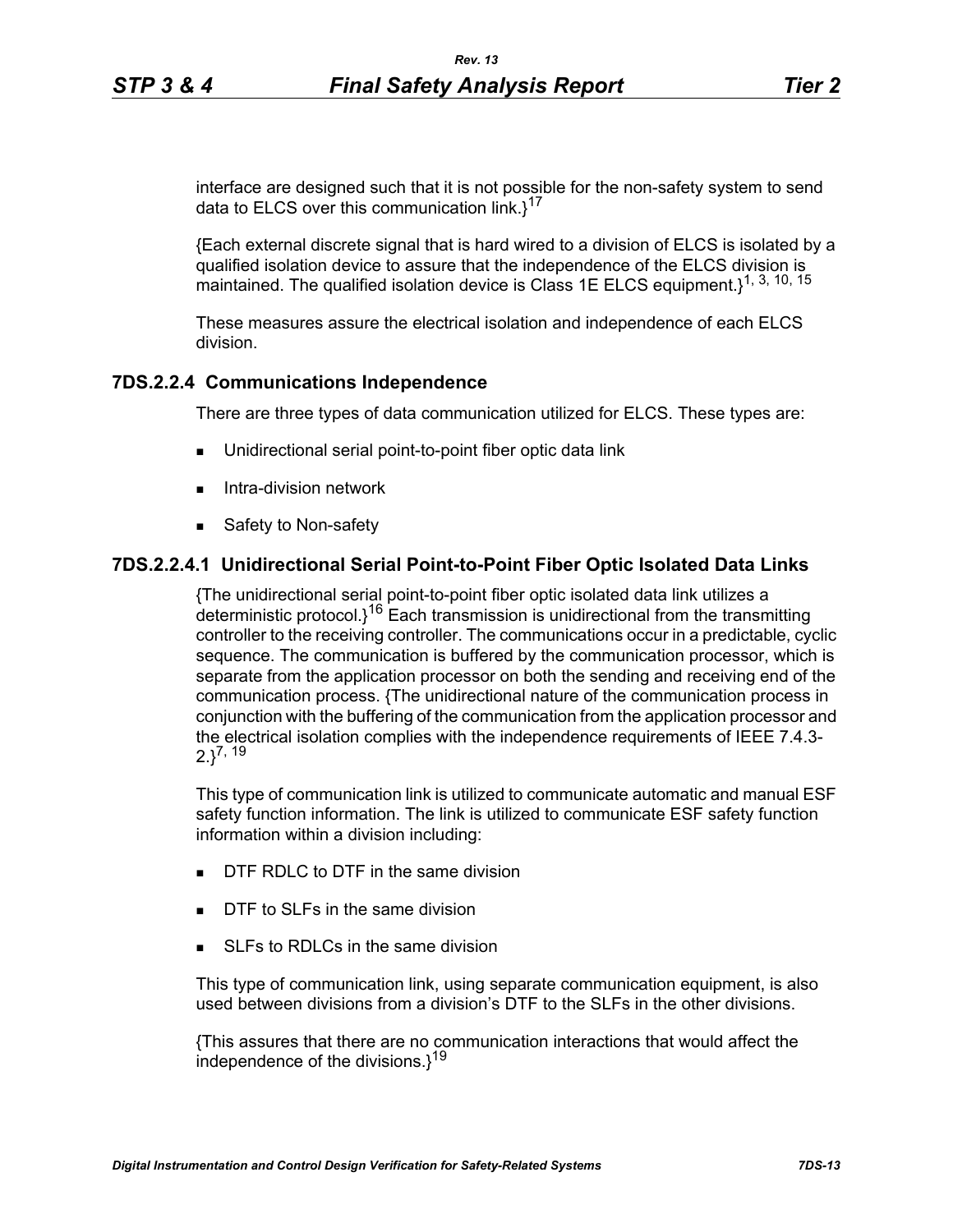#### **Unidirectional Data Communications Functions for ELCS**

{Each division's DTF RDLC transmits converted sensor signals to the division's DTF. The DTF RDLC transmits the signal information to the DTF by redundant, isolated, unidirectional, point-to-point, serial data links. The links are isolated by fiber optic media. This communication is sent without requiring an acknowledgement from the receiving DTF.}<sup>1</sup>

The DTF receives the transmission and then determines the division's ESF safety function initiation status. The DTF then uses separate unidirectional, point-to-point, serial links to transmit the division ESF safety function initiation status as discrete data containing only the votes to initiate protective action, to each duplicate SLF in each division. These links are isolated by fiber optic media. Each of these SLFs receives an isolated unidirectional serial link from the DTF in each division. {The SLF utilizes the four sets of independent DTF ESF safety function initiation status data and determines if there is a coincidence of two initiation signals for a specific safety function. The SLF then transmits the system-level initiation status over a redundant, isolated, unidirectional serial link to the SLF RDLCs. The links are isolated by fiber optic media. The SLF RDLC receives the system-level initiation status and provides the appropriate component actuation control command to the Component Interface Module (CIM). $i^1$ 

#### **Component Interface Module (CIM)**

{The CIM is implemented with non-microprocessor technology. A CIM is assigned to each plant component controlled by ELCS. The CIM provides the hard wired interface to the component control circuit and receives the hard wired feedback signal from the component that provides component status information.

A CIM will receive input control commands from two SLF RDLCs for components where it is desired to reduce the probability of spurious actuation. For this case, the CIM performs 2-out-of-2 coincidence logic for the commands received from two SLF RDLCs. The capability exists to bypass an ESF output channel for maintenance or surveillance testing. When an ESF output channel is bypassed, the CIM reverts to a 1 out-1 logic that utilizes the output channel that is not bypassed. $1^{1, 2, 4}$  For ESF functions that utilize a single SLF RDLC, the CIM uses 1-out-of-1 logic. The CIM communicates the component status feedback information to each SLF RDLC that provides output commands to it.

{The use of the communication methods described above for the ESF safety function automatic and manual initiation assures that the divisions are independent. $3^3$  Data independence is maintained by this communication method. The SLF is the only point where multiple sets of independent data are processed. {The SLF has a different receive port for each of the four independent DTF data sets. The SLF uses the independent discrete data sets in coincidence logic in a manner that assures that there is no interaction that would degrade the independence of the division. $1^{7, 15, 17}$  A description of the use of the independent data sets is provided in Subsection 7DS.2.3.3.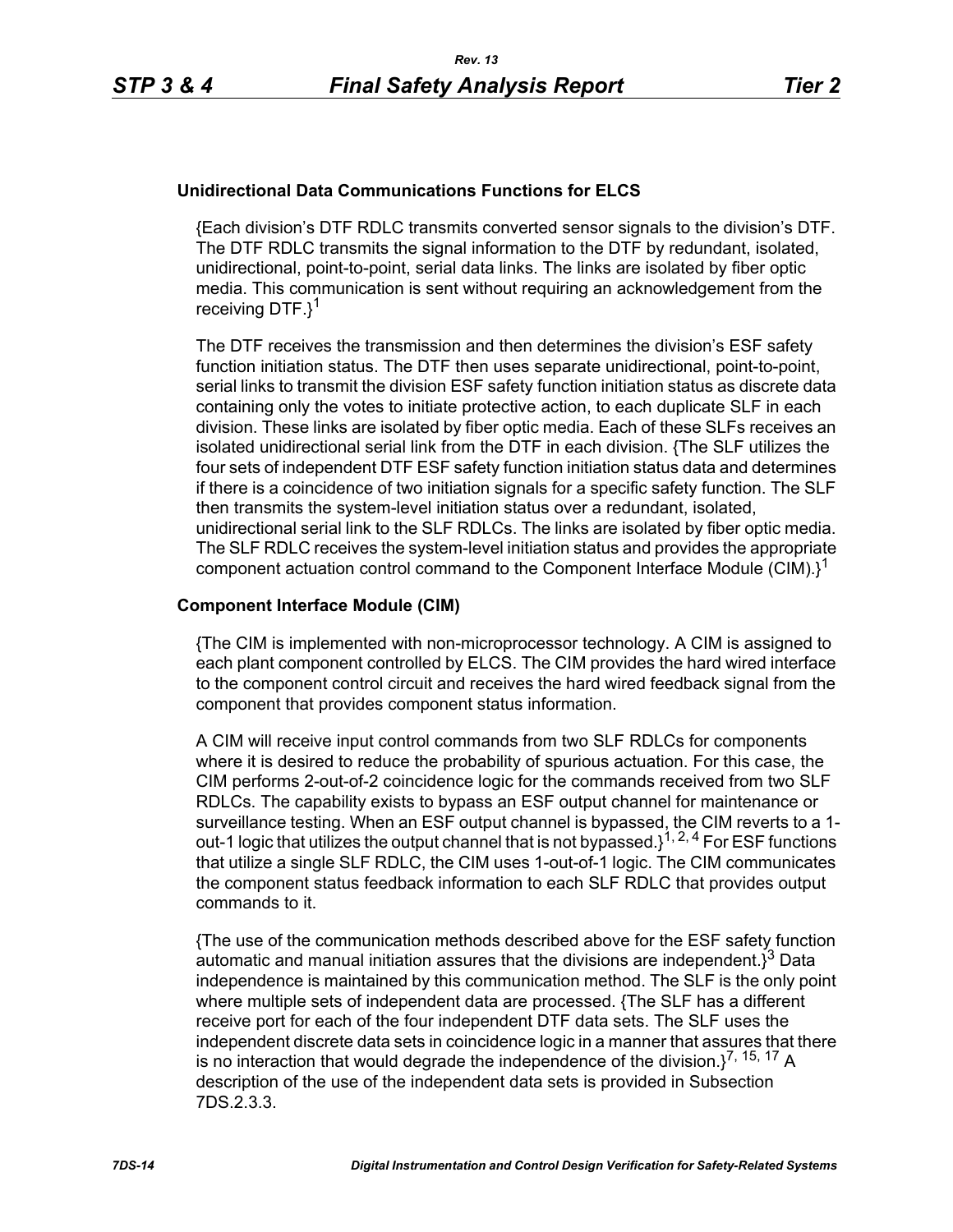{Messages are sent and processed in a pre-determined format, with known lengths and data mapping within the messages. Any message that does not match the requirements provided in the communication protocol will be discarded. Only correctly formatted messages can be used. The predefined formatting and data redundancy within the message minimize the possibility of malformed messages from being used by the receiving Controller's application processor. $3^1$ 

The design of the controller utilized for communication assures that the Boolean data communicated for the ESF safety function status cannot be used as a controller instruction. Information on this topic is provided in Subsection 7DS.2.3.3.

## **7DS.2.2.4.2 Intra-division Network Communication**

{Each ELCS division includes an intra-division network for communication within the division. This network is separate from the ESF safety function communication. The intra-division network uses a deterministic protocol. $1^{16}$ 

The intra-division network uses a communication interface module to buffer communication data from each application processor. The communication interface module receives data from the application processor in buffered memory and the communication interface module writes data to the buffered memory for the application processor to read. This assures that the application processor will perform deterministically, independent of the intra-division network status. The communication interface module performs the network communication function and diagnostics on the messages received. {The intra-division network utilizes redundant fiber optic isolating media between ELCS cabinets in separate locations such that the intra-division network can accommodate a single failure of a fiber optic modem or a single cable break and continue to function.<sup>7</sup>

The intra-division network provides the following functions:

- **Provides signal information and component status to the safety Flat Panel** Displays. The Flat Panel Displays are dedicated to a division. {There is no capability to transmit or receive information from an external division or non-safety system from a division's safety Main Control Room Flat Panel Displays.}<sup>17, 19</sup>
- {Provides the capability for operator soft control for selected division components by means of the plant operators' safety Flat Panel Displays in the Main Control Room. There is no functionality or communication capability that would allow a division's safety Flat Panel Display to control components in another division.}15, 18
- {Provides the capability to communicate self-diagnostic information for display and alarm in the Main Control Room.}<sup>15</sup>
- **Provides the capability for maintenance display of detailed diagnostic information** and the capability to conduct surveillance testing at the Maintenance and Test Panel (MTP) installed in each division. {The MTP does not have the ability to control components in a division or communicate across divisions. $l^1$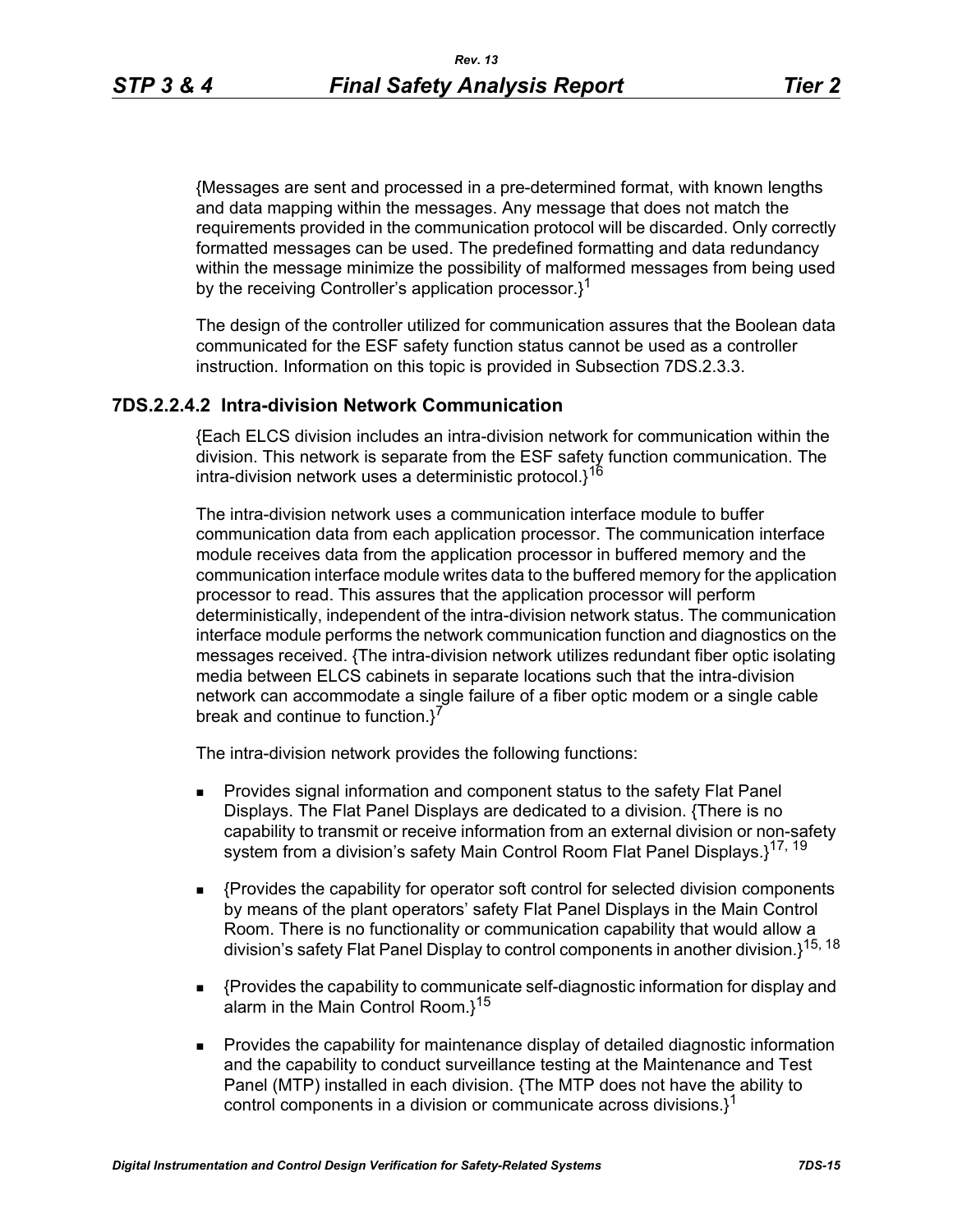{The loss of the intra-division network will not affect the division's ability to perform the manual and automatic ESF safety function initiation and component actuation. The intra-division network does not extend beyond a division's boundary. The intra-division network has no interfaces with nonsafety-related systems. Therefore, the intra-division network adheres to the design principle of division independence.}<sup>17, 19</sup>

## **7DS.2.2.4.3 Safety to Non-Safety Communication**

{Each independent ELCS division has a communications interface to the Plant Information and Control System (PICS). The ELCS Maintenance and Test Panel (MTP) provides buffered, unidirectional communications over a fiber optically isolated interface. The MTP buffers the data that is received from the intra-division network. The MTP utilizes a separate communication interface to transmit a subset of the buffered data to PICS. The MTP communication interface does not have the capability to read data. Data is transmitted without acknowledgement to the non-safety system.}<sup>15</sup>

### **7DS.2.3 Determinism**

#### **7DS.2.3.1 Overview**

The response time requirements for ELCS are determined by the Safety Analysis for each ESF safety function. The ELCS response time must have a predictable and repeatable maximum value that meets the Safety Analysis requirements under all plant operational conditions determined by the STP 3 & 4 design bases.

If the response time is predictable and repeatable, then it is deterministic. The ELCS response time for all ESF safety functions is deterministic. {A formal timing analysis is developed to document the response time and meets the requirements of Clause 4.10 of IEEE-603. The analysis is validated by formal test. A report is generated to demonstrate the adequacy of this timing analysis. $3^9$ 

A description of the ELCS design features is provided in this section. These design features assure that the design is deterministic and that the response time meets the Safety Analysis requirements for each ESF safety function.

#### **7DS.2.3.2 Signal Input**

The signal inputs represent the state of plant processes that indicate the need for an ESF safety function initiation. The sensor response time and the analog filtering of the signal determine the delay time before a signal level reaches the setpoint where an ESF safety function is required to be initiated. This delay time is included in the above timing analysis.

#### **7DS.2.3.2.1 Signal Measurement**

The signal inputs are converted to internal digital values by the analog input modules and digital input modules. The data acquisition modules function independently from the controller application processor and contain buffered values that are available for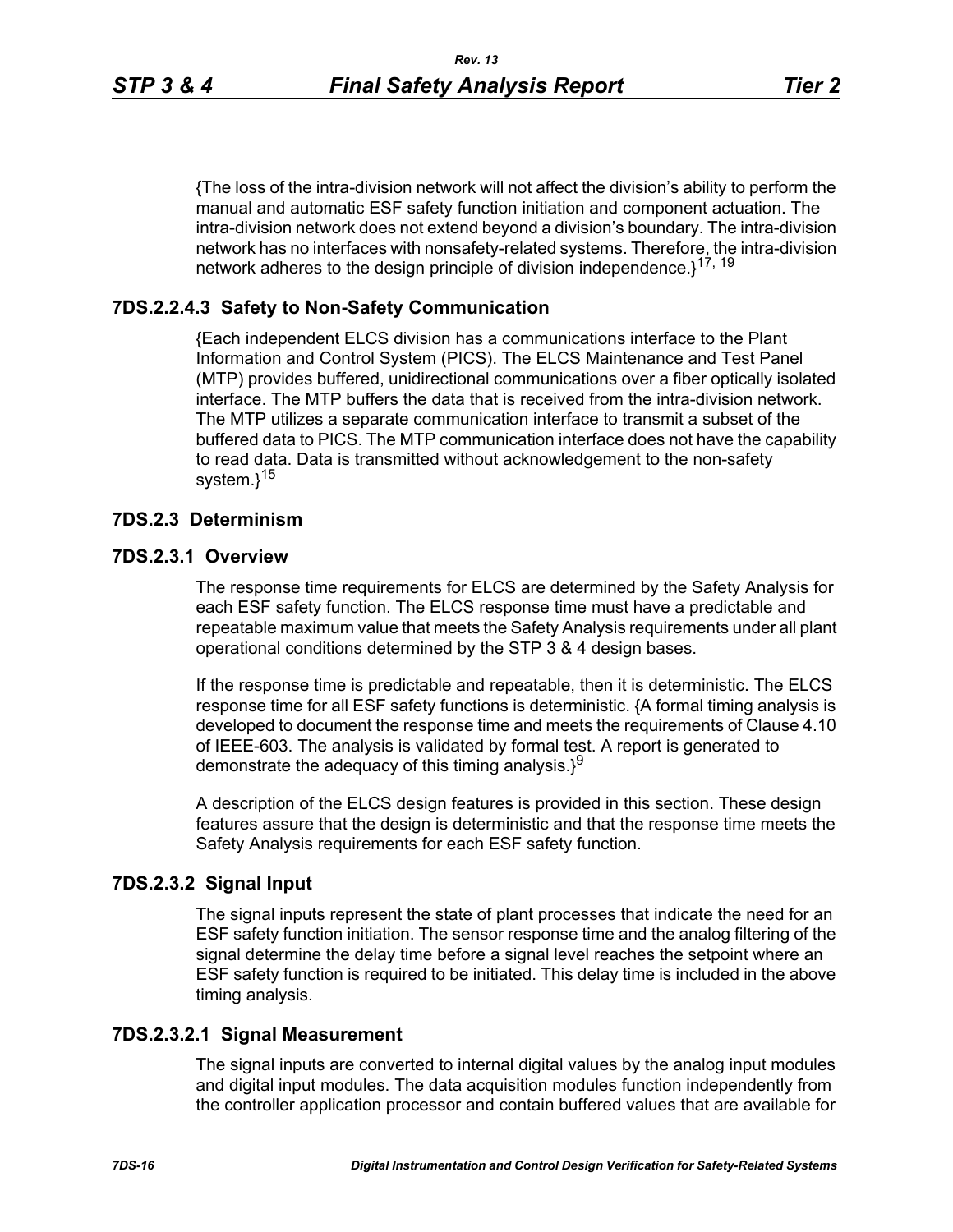the processor to read. The maximum delay time from signal measurement to the availability of the data to be read is included in the above timing analysis.

## **7DS.2.3.2.2 ELCS Controller Processing**

The ELCS controller consists of an application processor and a communication processor. The two controller processors are separate and each contains its own local memory. The two separate processors share a distinct portion of memory where the information is stored for unidirectional point-to-point serial links communication. Each separate datum has a unique shared memory location. The location of the data sent by the application processor is separate from the location where the data received from the communication processor is stored. The application processor is buffered from the communication processor by shared memory so that the application processor timing is not affected by communication with other controllers.

The application processor is also buffered from the intra-division network by different buffered memory for transfer to the intra-division network communications interface module.

#### **Communications Processor for Unidirectional Serial Communication**

ELCS is designed such that all information required for ESF safety function initiation is communicated every time the communication occurs. There is no data that is communicated by "exception."

The communications processor supports the deterministic performance of the unidirectional serial data link communications. The communication processor performs the following functions:

- **Receives and buffers incoming data from each unidirectional serial link. Each** unidirectional serial data message has a predetermined size that cannot exceed a predetermined maximum size.
- **Provides communication diagnostics on the incoming communication message**
- **Formats the incoming data and stores the data in predetermined locations in** memory that is shared by the application processor
- **Reads the outgoing communication data from the memory shared by the** application processor
- Formats the data into one outgoing message, including additional data for diagnostic purposes and provides a CRC data for the message.
- **Transmits the outgoing message**

The communications processor is designed to provide sufficient spare capacity such that there is a maximum fixed delay time to perform each function. The input communications are sent by a cyclic deterministic process from the transmitting processors. The output communications are initiated by the cyclic, deterministic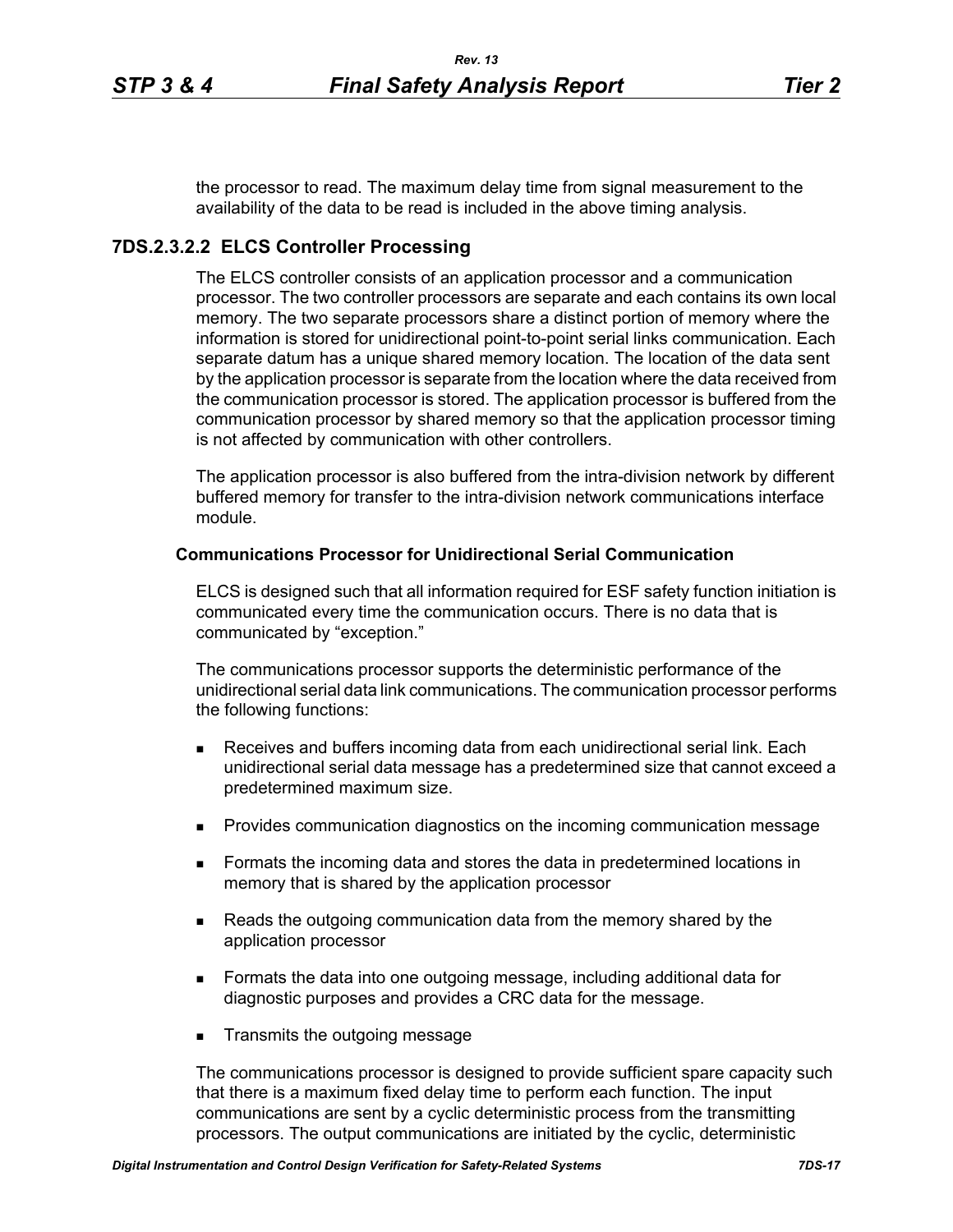application processor application software modules. Because the input data is cyclic and predictable and the output data is cyclic and predictable, the communications processor performs deterministically, within the requirements of the Safety Analysis.

The applications processor performs the following functions for an application software module:

- Reads the input signals from the data acquisition modules
- **Reads the unidirectional serial communication data from the memory shared by the** communications processor
- **Reads the communication data from the buffered memory for the communication** interface module for the intra-division network
- **Performs the ESF safety function algorithm calculations and logic**
- Writes output signals to discrete output data modules (if the applications process has output data modules)
- Writes the output data to shared memory in the communication processor for the unidirectional serial link
- **Writes the output data to buffered memory for transfer to the communications** interface module for the intra-division network

The time for each of these steps has a fixed maximum delay that can be determined based on the fixed amount of data input and data output and the maximum computation time for the calculations and logic. These delay times are used to determine the minimum cycle time for application software module scheduling. Additional time margin is added to the minimum cycle time to determine the design cycle time for the application software module execution.

The scheduling of the execution of the application software modules is based on an internal clock with a precision interval timer. The scheduling is fixed by the design. There are no application processor interrupts that are driven by external process signals.

The scheduling of an application software module in an application processor is designed with sufficient margin to allow the program to execute at its predetermined frequency, with sufficient additional time available to assure the internal selfdiagnostics have sufficient time to execute. The required time margin is a fixed value that is predetermined. The application processor has a self diagnostic that monitors the execution of the application software modules.

The response time analysis assumes that the input information that would result in an ESF safety function output occurs just after the program is scheduled for execution. This results in a maximum delay time that is equal to the amount of time before the application software module is scheduled to execute again, plus the time that the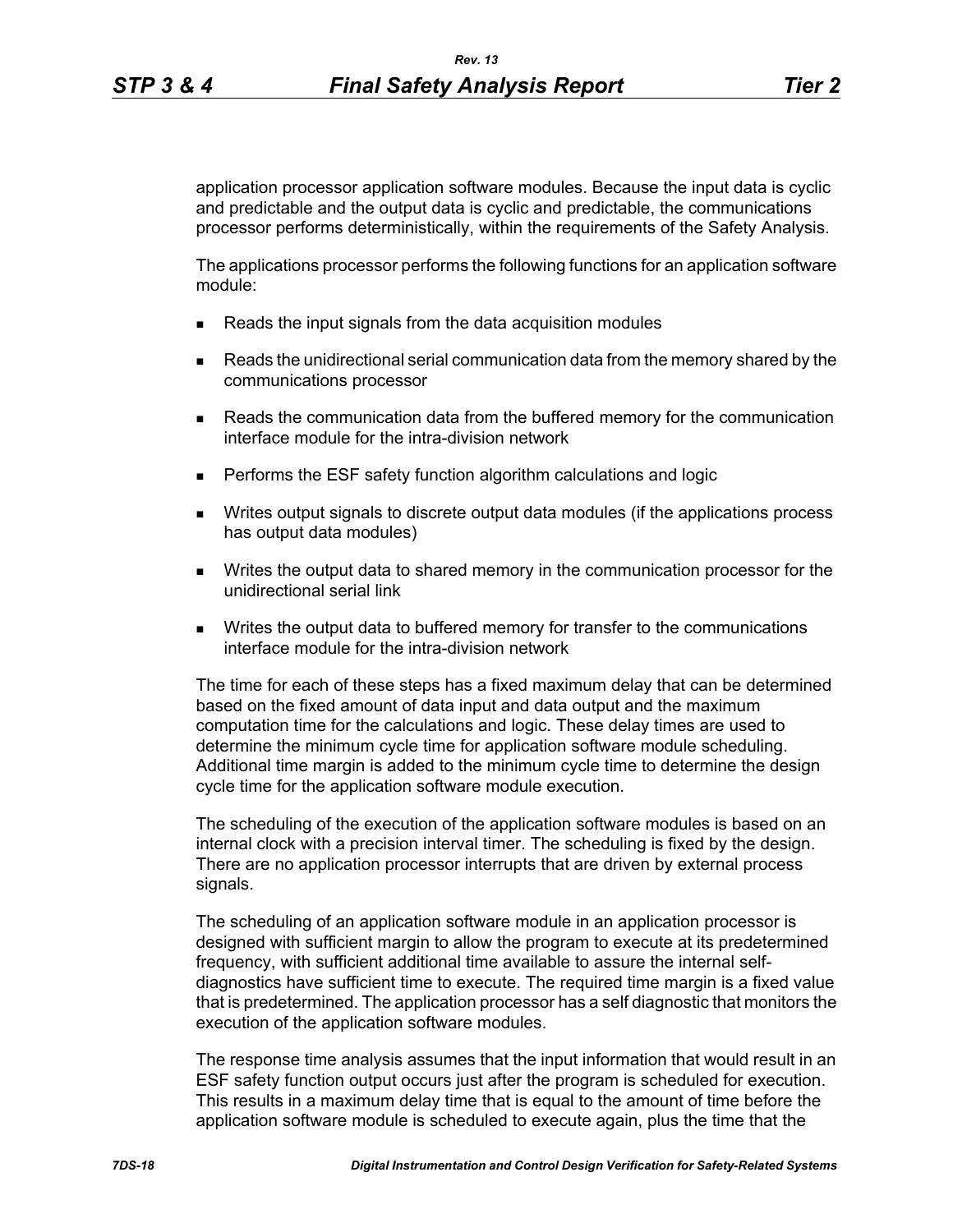program takes to execute and provide its output results. This amount of time is used as the maximum delay time in the above timing analysis.

The overall response time for an ESF safety function includes the delay time for each element in the processing chain from the sensor to the component actuation. This chain of events includes:

- (1) Sensor and signal processing delay to the DTF RDLC data acquisition
- (2) Signal data acquisition delay
- (3) Application software execution delay as calculated above for the DTF RDLC
- (4) Communications delay for the unidirectional serial link from the DTF RDLC communications processor to the DTF communications processor
- (5) Communications delay from the DTF communications processor to the DTF applications processor and the parallel delay for DTF local data acquisition
- (6) DTF application software module execution delay, which is calculated as described above
- (7) Communications delay for the unidirectional serial link from the DTF communications processor to the SLF communications processor
- (8) Communications delay from the SLF communications processor to the SLF applications processor and the parallel delay for SLF local data acquisition
- (9) SLF application software module execution delay, which is calculated as described above
- (10) Communications delay for the unidirectional serial link from the SLF communications processor to the SLF RDLC communications processor
- (11) Communications delay from the SLF RDLC communications processor to the SLF RDLC applications processor and the parallel delay for SLF RDLC local data acquisition
- (12) SLF RDLC application software module execution delay, which is calculated as described above
- (13) Communications delay for the unidirectional serial link from the SLF RDLC communications processor to the CIM
- (14) Processing delay of the CIM
- (15) Time required for the actuated electromechanical component to achieve its predefined actuation state or condition.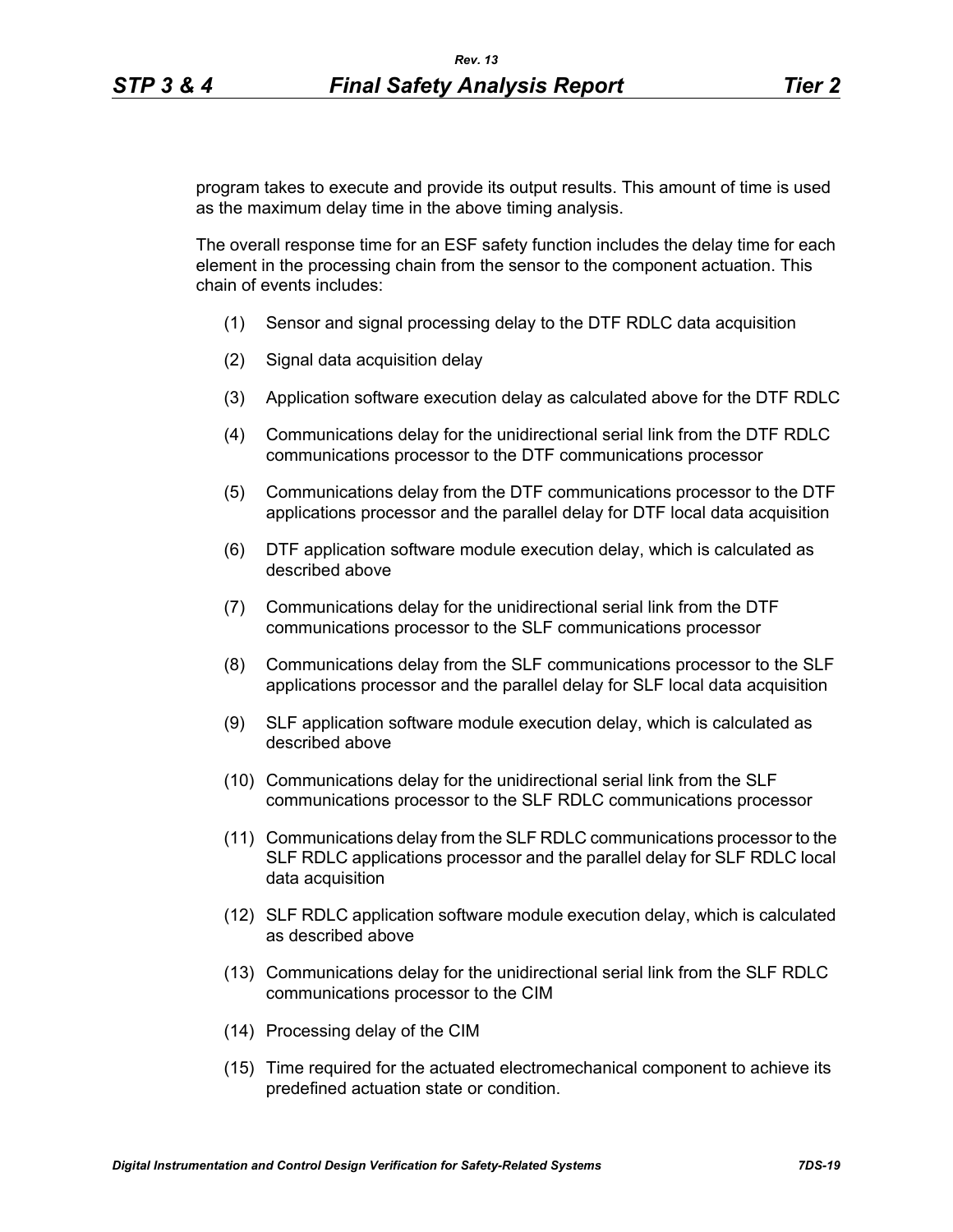{Each step in the process is predictable and repeatable. This is the time response that is designed to meet the Safety Analysis requirements. $3^{16}$ 

{The timing described above assumes that the signals that require an ESF safety function response occur just after the programs are scheduled to execute. A best case analysis is also determined to establish the shortest response time that could occur if the signal value reached the ESF safety function initiation setpoint earlier. The two response times that are determined in the response time analysis are used to set the criteria for the response time validation test. A report is generated to demonstrate the adequacy of the response time analysis. $3^2$ ,  $6$ ,  $7$ ,  $9$ ,  $10$ 

The timing analysis is performed as required by the NRC in the Plant Specific Action Items described in the Safety Evaluation report for the Common Q Topical Report, WCAP-16097-P-A. This topical report provides additional information on the deterministic performance of safety systems based on use of the Common Q platform.

### **7DS.2.3.3 Inter-division Communications**

{Each division's DTF communicates its ESF safety function actuation status to redundant SLFs in its own division and to each of the redundant SLFs in other redundant divisions over point-to-point, unidirectional serial communications data links. Each data link uses fiber optic cable to provide the required electrical isolation between divisions.}<sup>1</sup>

{Each division receives a point-to-point serial data link from four redundant DTFs. The data that is transmitted by each DTF is a Boolean number where each bit in the number defines the DTF initiation status of an ESF safety function. The complete Boolean number contains the complete set of bits for all the ESF safety functions. The SLF communications processor performs a cyclic redundancy check and data redundancy check on the message. A message that passes these self-diagnostics is stored in the predetermined memory locations shared by the application processor. If the selfdiagnostics detects a problem with the message, the communication processor sets an error status bit. When the error status bit is set, the application processor uses a predefined value based on the desired failure state. When the message passes the self-diagnostics, the application processor uses the data to perform Boolean logic operations to determine if two or more of the redundant logical data sets include a coincidence of two states that require a system-level initiation of one or more of the ESF system-level safety function initiations. $1^1$ 

There are six coincidence logic sets: (1) DTF A and DTF B, (2) DTF A and DTF C, (3) DTF A and DTF D, (4) DTF B and DTF C, (5) DTF B and DTF D, and (6) DTF C and DTF D.

A single corrupted set of DTF data would only affect the accuracy of three of the six coincidence logic calculations, leaving three valid coincidence logic sets that would provide a valid system-level initiation when required. Even if one of the divisions was in division of sensor bypass, there would still be a valid calculation that would result in a valid system-level initiation when required.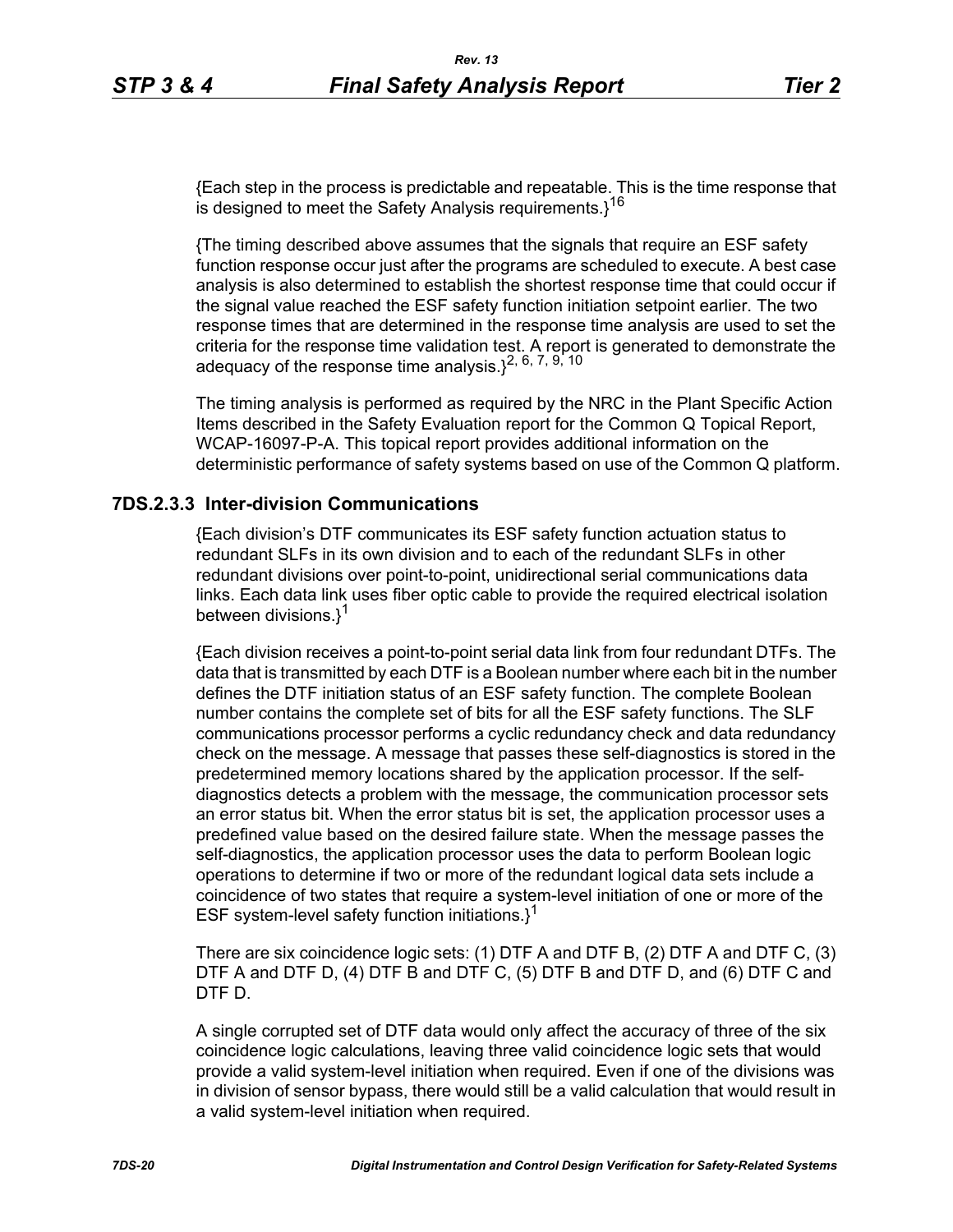Because the calculations are Boolean logic, the use of a single set of corrupted DTF data in the calculation would only produce an inaccurate result for the calculations that use the corrupted data. This will not prevent the valid data from initiating a valid ESF safety function when required.

If a single SLF failure occurs that results in no initiation output when an initiation is required, then the CIM logic for this case would prevent the ESF safety function initiation in the division that experienced the failure. The redundant set of SLFs in a redundant division would then initiate the system-level ESF safety function initiation, satisfying the single failure criterion by division redundancy.

#### **7DS.2.3.4 Intra-division Communications**

The intra-division network is utilized to:

- Communicate signal and component status information to the divisional safety Flat Panel Displays in the Main Control Room and the divisional Maintenance and Test Panel
- **Provide the capability for the plant operators to utilize the Main Control Room Flat** Panel Displays to control individual components in that division
- **Provide the capability for maintenance and surveillance testing from the divisional** safety Flat Panel Display at the Maintenance and Test Panel (MTP)

The intra-division network utilizes a communication interface module in the controller chassis. The communication interface module uses buffered memory for each controller chassis on the network to send or receive intra-division network information. The application processor writes the information it needs to transmit on the intradivision network to the buffered memory, and the communication interface module handles the transmission. The intra-division network utilizes redundant fiber optic modems and fiber optic cable for all external connections from one ELCS cabinet to another ELCS cabinet in a different location. The intra-division network utilizes a bus master that controls the network communication to assure that it is deterministic. If the bus master fails, network control automatically passes to the back-up bus master. The bus master and the intra-division communication interface modules provide selfdiagnostics to assure that failures are annunciated.

{A timing analysis is performed for the intra-division network to verify meeting the response time requirements for the intra-division network, which were derived from human factors engineering (HFE) considerations. $1^{1, 2}$  This timing analysis is required by the NRC's SER for the Common Q Topical Report.

## **7DS.2.3.5 Self-Diagnostics for Deterministic Performance**

#### **7DS.2.3.5.1 Controller**

{The applications processor and communications processor in a controller are monitored by a watchdog timer. If the cyclic processing is disturbed by a failure, the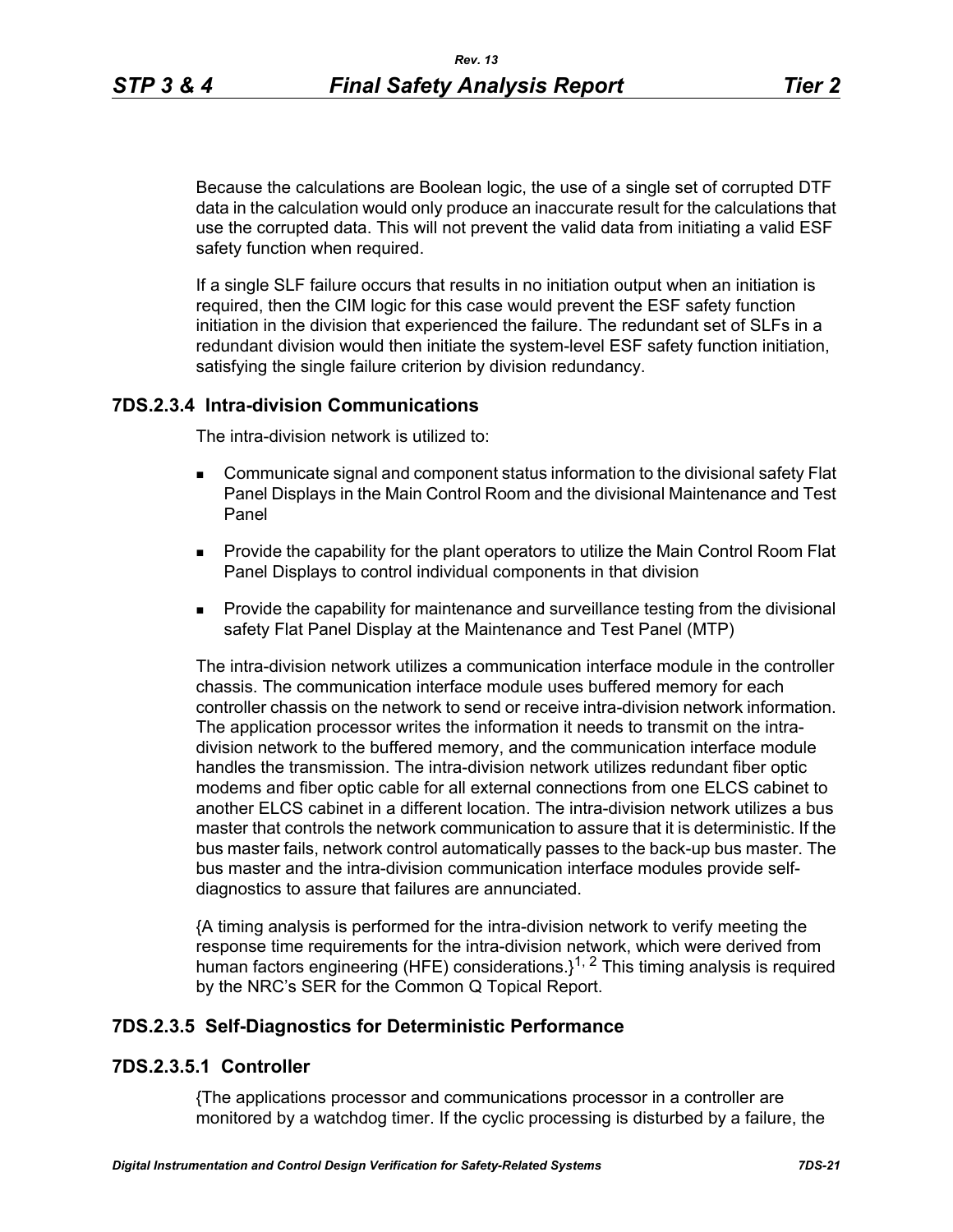watchdog timer will time-out and cause an annunciation. $3^1$  In general, each controller has a redundant counterpart that monitors the controller's watchdog timer to alarm this condition.

# **7DS.2.3.5.2 Unidirectional Serial Communications**

The receiving Controller for each unidirectional message monitors the cyclic operation of the communication transmission. {If a new message is not received within a predetermined time interval, the receiver will cause an alarm indicating that the unidirectional serial link has failed and set the value of the message from the failed link to a predetermined value. The receiver also performs a number of diagnostic checks on the transmitted message. If the diagnostic detects a problem with the message, it will set an error status bit. When the error status bit is set, the application processor will use a predefined value based on the predetermined failure state and will alarm the condition.}<sup>18</sup>

# **7DS.2.3.5.3 Intra-division Network Communications**

The bus master monitors the deterministic operation of the network. {Each communication interface module provides diagnostic checks on received messages. The communication interface module will flag bad data so that the application processor can process it in a predetermined manner. $1^{18}$ 

# **7DS.2.3.6 Summary of Determinism**

The ELCS design features and self-diagnostics assure that the ELCS will perform in a deterministic manner. {Timing analyses are performed to document the deterministic performance. Validation testing is performed to verify that ELCS meets the required response time for ESF safety function actuation. Validation testing is also performed to verify that HFE response time requirements are met. Reports are generated as previously discussed above in this section to demonstrate the adequacy of timing analyses and testing. $1^{16}$ 

# **7DS.2.4 Diversity**

# **7DS.2.4.1 Platform Diversity**

The ELCS platform is diverse from the equipment that implements the RTIS and NMS. ELCS utilizes a microprocessor-based controller, proprietary protocol for the unidirectional serial communications utilized for the ESF safety functions, and a different proprietary protocol for the intra-division network. The RTIS and NMS utilize FPGA technology and communications protocols that are different from those used by ELCS.

ELCS is also diverse from the non-safety platforms used for NSSS and BOP control and display. ELCS utilizes a different microprocessor and communications protocols.

{ELCS is diverse from the equipment required to mitigate an ELCS failure, as described in Tier 1 Section 3.4C and Tier 2 Appendix 7C.<sup>14</sup>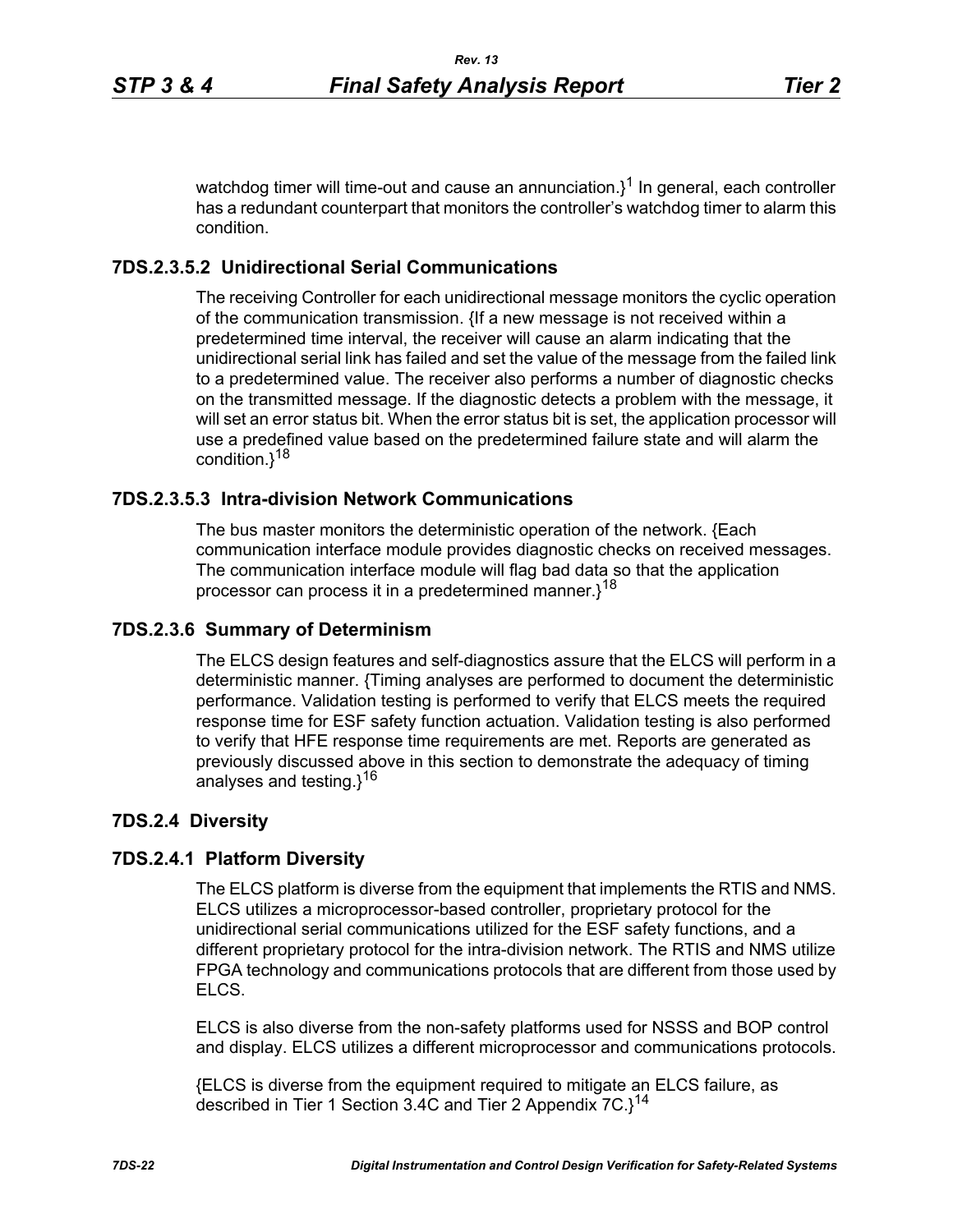## **7DS.2.4.2 Functional Diversity by Functional Segmentation of SLFs**

ELCS is designed with functional segmentation of sets of ESF safety functions. The different sets of ESF safety functions are assigned to different SLFs in each division.

#### **7DS.2.5 Simplicity**

### **7DS.2.5.1 Simplicity of Communications**

ELCS uses unidirectional point-to-point data links to communicate automatic and manual ESF safety function initiation information. The use of this method of communication is easily implemented and analyzed to assure deterministic performance.

#### **7DS.2.5.2 Minimization of Communication Between Safety Divisions**

ELCS utilizes digital communication between divisions only for the coincidence logic voting function. This simplifies the communication design and simplifies the analysis and validation testing necessary to demonstrate independence.

### **7DS.2.5.3 Separation of Protection and Control**

ELCS does not include non-safety system digital communication control of safety components with priority modules. ELCS control functions originate within each independent division, including dedicated Safety Flat Panel Displays in the Main Control Room.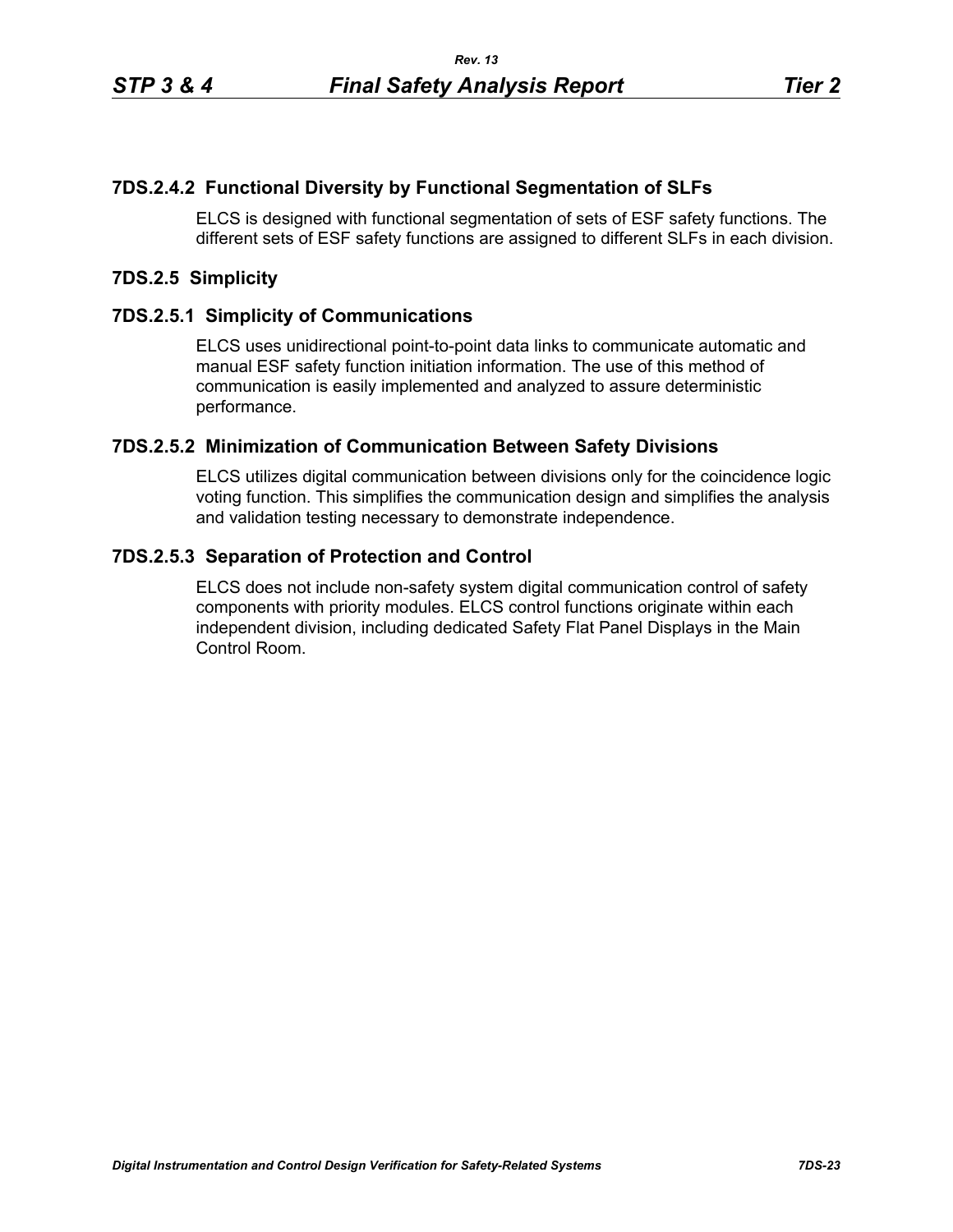#### **Table 7DS-1 Cross Reference of the Tier 1 DAC/ITAAC Required for DI&C Verification**

| <b>DAC/ITAAC Verification</b>      | <b>Note</b>    | <b>Appendix 7DS RTIS/NMS</b><br><b>Subsection Reference*</b> | <b>Appendix 7DS ELCS</b><br><b>Subsection Reference*</b>             |
|------------------------------------|----------------|--------------------------------------------------------------|----------------------------------------------------------------------|
| Tier 1, Table 3.4, ITAAC No. 1     | 1              | 1.1.1                                                        | 2.1; 2.2; 2.2.1; 2.2.3.2; 2.2.4.1;<br>2.2.4.2; 2.3.3; 2.3.4; 2.3.5.1 |
| Tier 1, Table 3.4, ITAAC No. 2     | 2              | 1.1.1                                                        | 2.1; 2.2; 2.2.4.1; 2.3.2.2; 2.3.4                                    |
| Tier 1, Table 3.4, ITAAC No. 3     | 3              | 1.1.3; 1.2.1                                                 | 2.1; 2.2.1; 2.2.2; 2.2.3.1;<br>2.2.3.2; 2.2.4.1                      |
| Tier 1, Table 3.4, ITAAC No. 4     | 4              | 1.1.1                                                        | 2.1; 2.2.4.1                                                         |
| Tier 1, Table 3.4, DAC No. 8       | 5              | Coverage in Notes 7, 8, and 10                               | 2.2                                                                  |
| Tier 1, Table 3.4, DAC No. 8b & 11 | 6              | $\ddagger$                                                   | 2.3.2.2                                                              |
| Tier 1, Table 3.4, DAC No. 8e & 11 | $\overline{7}$ | 1.2.2.1; 1.3                                                 | 2.2.4.1; 2.2.4.2; 2.3.2.2                                            |
| Tier 1, Table 3.4, DAC No. 8g & 11 | 8              | 1.3                                                          | 2.2                                                                  |
| Tier 1, Table 3.4, DAC No. 8h & 11 | 9              | $\ddagger$                                                   | 2.3.1; 2.3.2.2                                                       |
| Tier 1, Table 3.4, DAC No. 8i & 11 | 10             | 1.3                                                          | 2.2.1; 2.2.3.2; 2.3.2.2                                              |
| Tier 1, Table 3.4, DAC No. 9       | 11             | $\ddagger$                                                   | 2.2                                                                  |
| Tier 1, Table 3.4, DAC No. 10      | 12             | $\ddagger$                                                   | 2.2                                                                  |
| Tier 1, Table 3.4, DAC No. 11      | 13             | Coverage in Notes 7, 8, and 10                               | 2.2                                                                  |
| Tier 1, Table 3.4, ITAAC No. 16    | 14             | 1.4                                                          | 2.4.1                                                                |
| Tier 1, Table 2.7.5, ITAAC No. 1   | 15             | 1.2.2.1; 1.2.2.2                                             | 2.2.1; 2.2.3.2; 2.2.4.1; 2.2.4.2;<br>2.2.4.3                         |
| Tier 1, Table 2.7.5, ITAAC No. 2   | 16             | 1.3                                                          | 2.2.4.1; 2.2.4.2; 2.3.2.2; 2.3.6                                     |
| Tier 1, Table 2.7.5, ITAAC No. 3   | 17             | 1.2.2; 1.2.2.1; 1.2.2.2                                      | 2.2.1; 2.2.3.2; 2.2.4.1; 2.2.4.2                                     |
| Tier 1, Table 2.7.5, ITAAC No. 4   | 18             | 1.3                                                          | 2.2.3.2; 2.2.4.2; 2.3.5.2; 2.3.5.3                                   |
| Tier 1, Table 2.7.5, ITAAC No. 6   | 19             | $\ddagger$                                                   | 2.2.3.1; 2.2.4.1; 2.2.4.2                                            |
| Tier 1, Table 2.2.5, ITAAC No. 1   | 20             | 1.1.2; 1.2.2.2                                               | $\ddagger$                                                           |
| Tier 1, Table 2.2.5, ITAAC No. 4   | 21             | 1.1.3; 1.2.1                                                 | $\ddagger$                                                           |
| Tier 1, Table 2.2.5, ITAAC No. 8   | 22             | 1.1.2                                                        | $\dagger$                                                            |
| Tier 1, Table 2.2.5, ITAAC No. 9   | 23             | 1.1.2                                                        | $^\dagger$                                                           |
| Tier 1, Table 2.2.7, ITAAC No. 1   | 24             | 1.1.1; 1.2.2.1                                               | $\dagger$                                                            |
| Tier 1, Table 2.2.7, ITAAC No. 7   | 25             | 1.1.3; 1.2.1                                                 | $^\dagger$                                                           |
| Tier 1, Table 2.4.3, ITAAC No. 1   | 26             | 1.1.1; 1.2.2.1                                               | $\dagger$                                                            |

- \* All Subsections are preceded by 7DS.
- † A particular DAC or ITAAC is not applicable to a system or no verification statements in Appendix 7DS are relevant.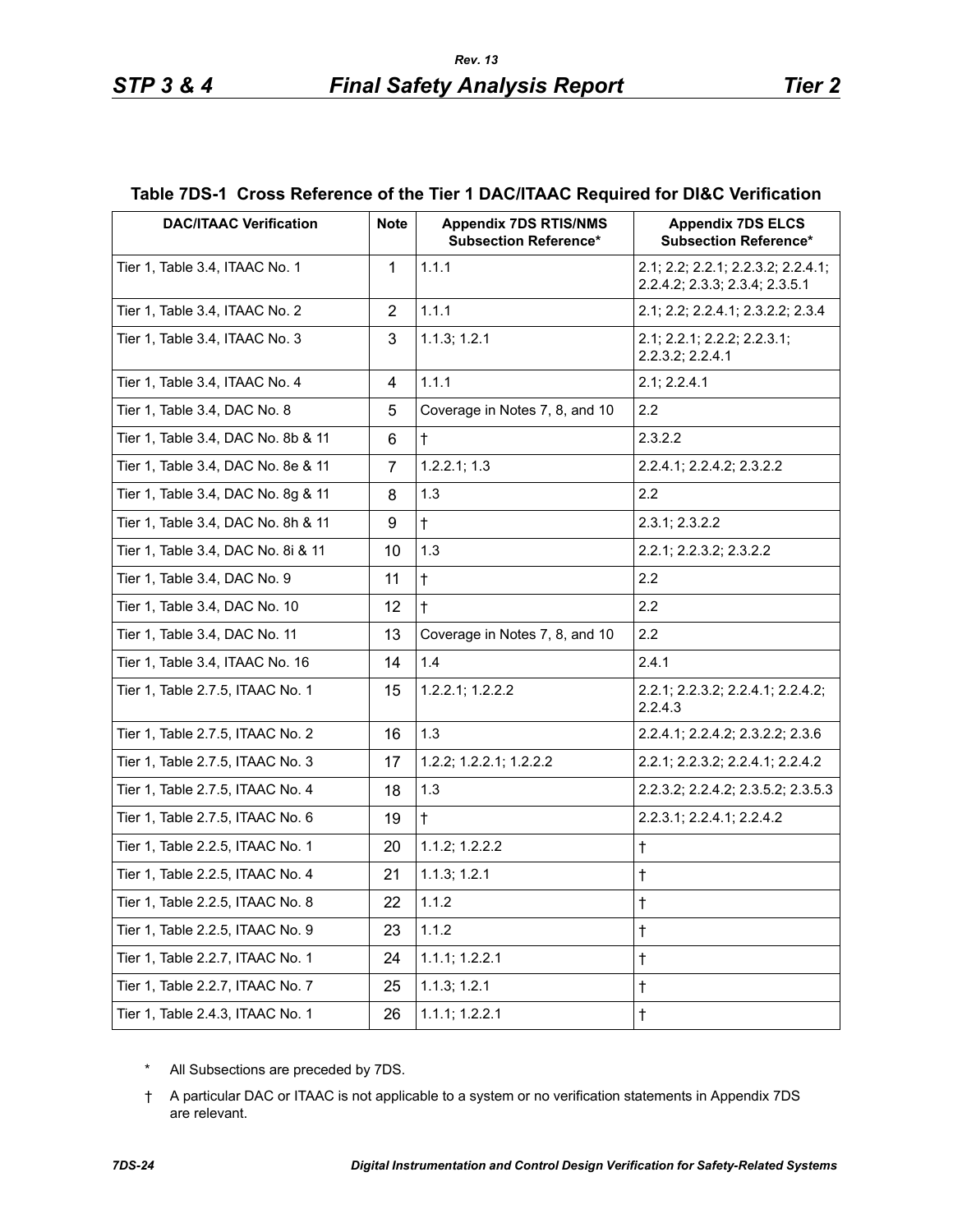

### **Figure 7DS-1 RTIS Divisional Simplified Block Diagram**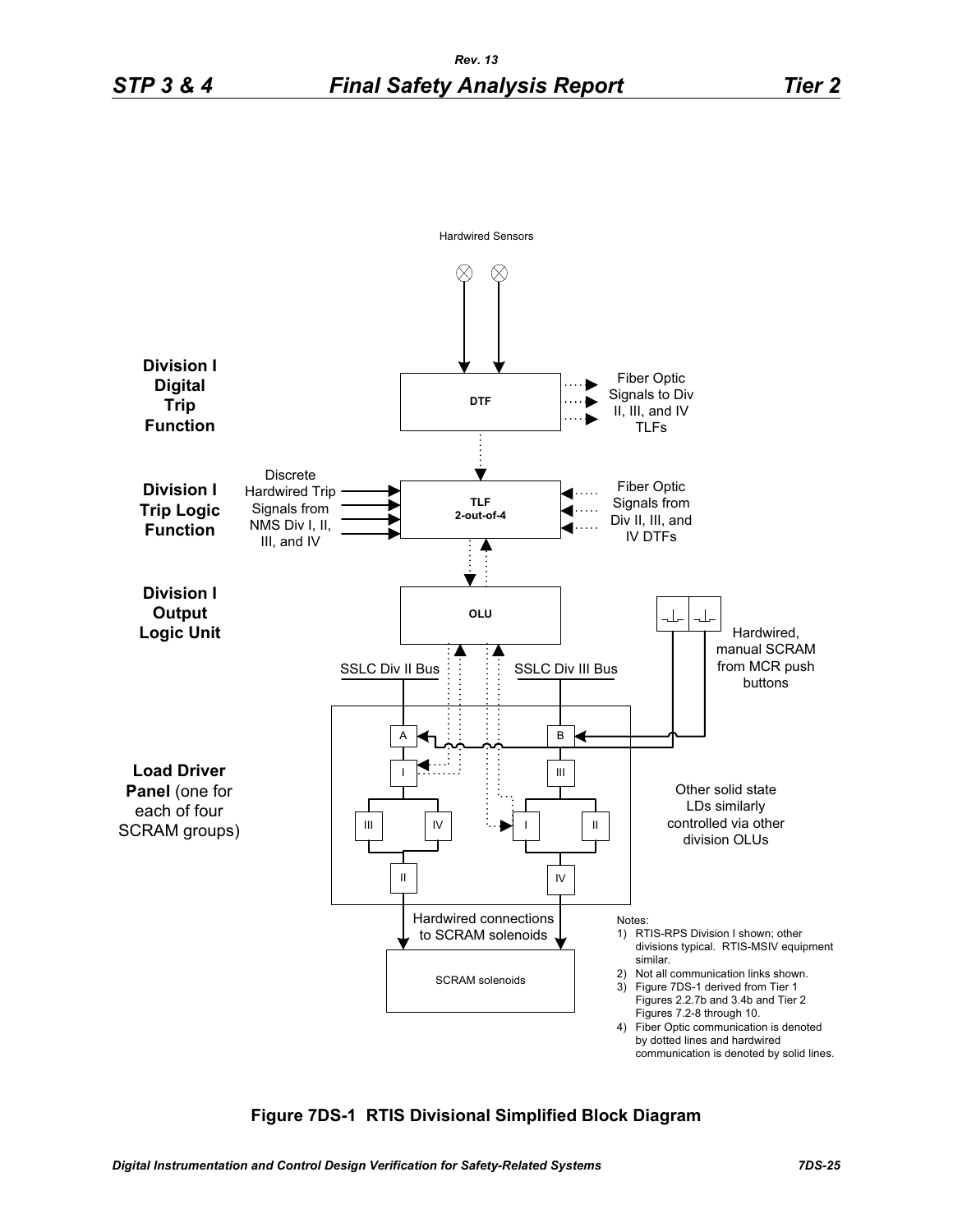

- 2) Not all communication links shown.
- 3) Figure 7DS-2 derived from Tier 1 Figures 2.2.7b and 3.4b and Tier 2 Figures 7.2-9 and 10.
- 4) Scram solenoids not shown. Hardwired connections to Scram solenoids.
- 5) Fiber Optic communication is denoted by dotted lines and hardwired communication is denoted by solid lines.

**Table 7DS-2 RTIS Inter-division Communication Simplified Block Diagram**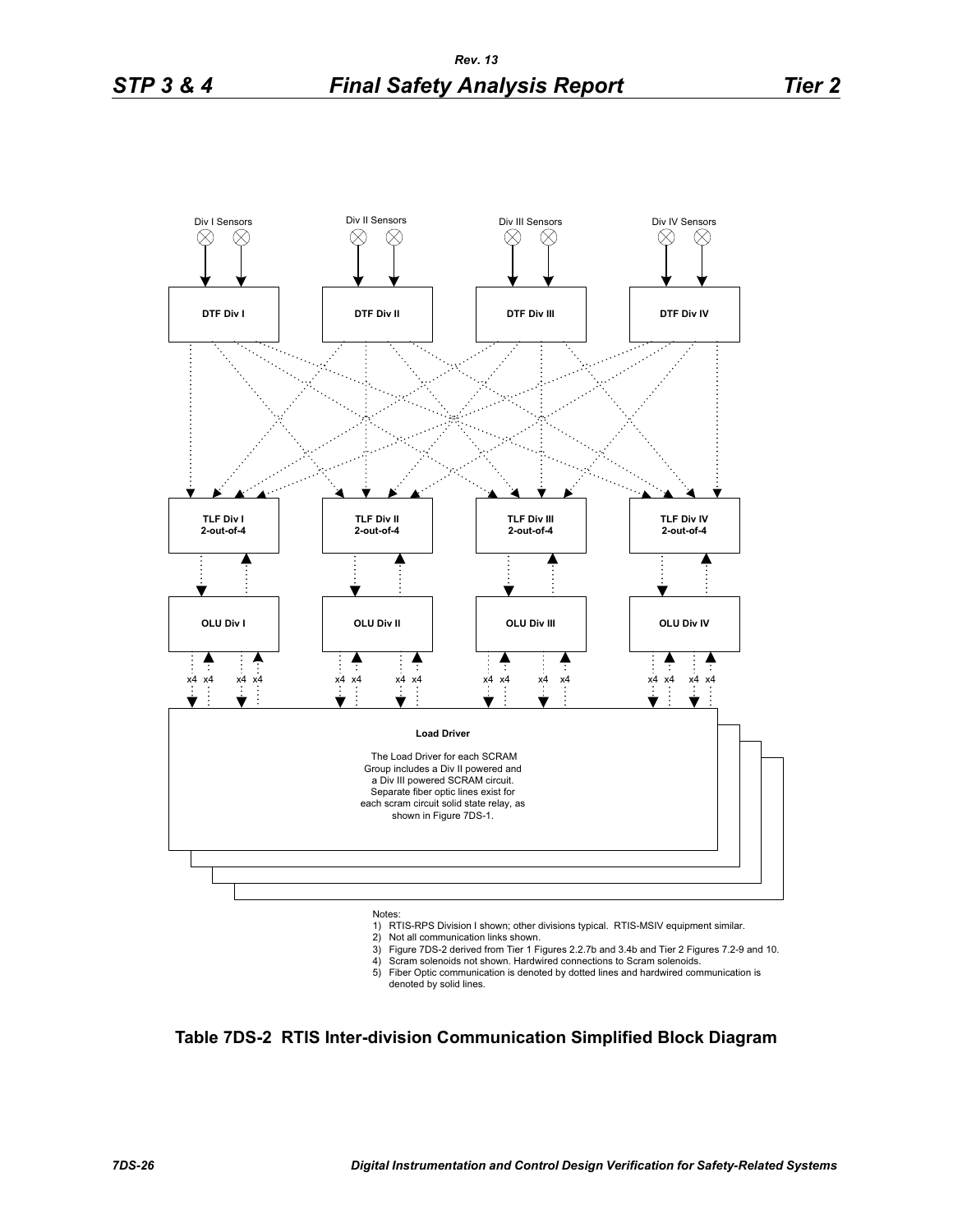

**Table 7DS-3 ELCS Single Division Simplified Block Diagram**